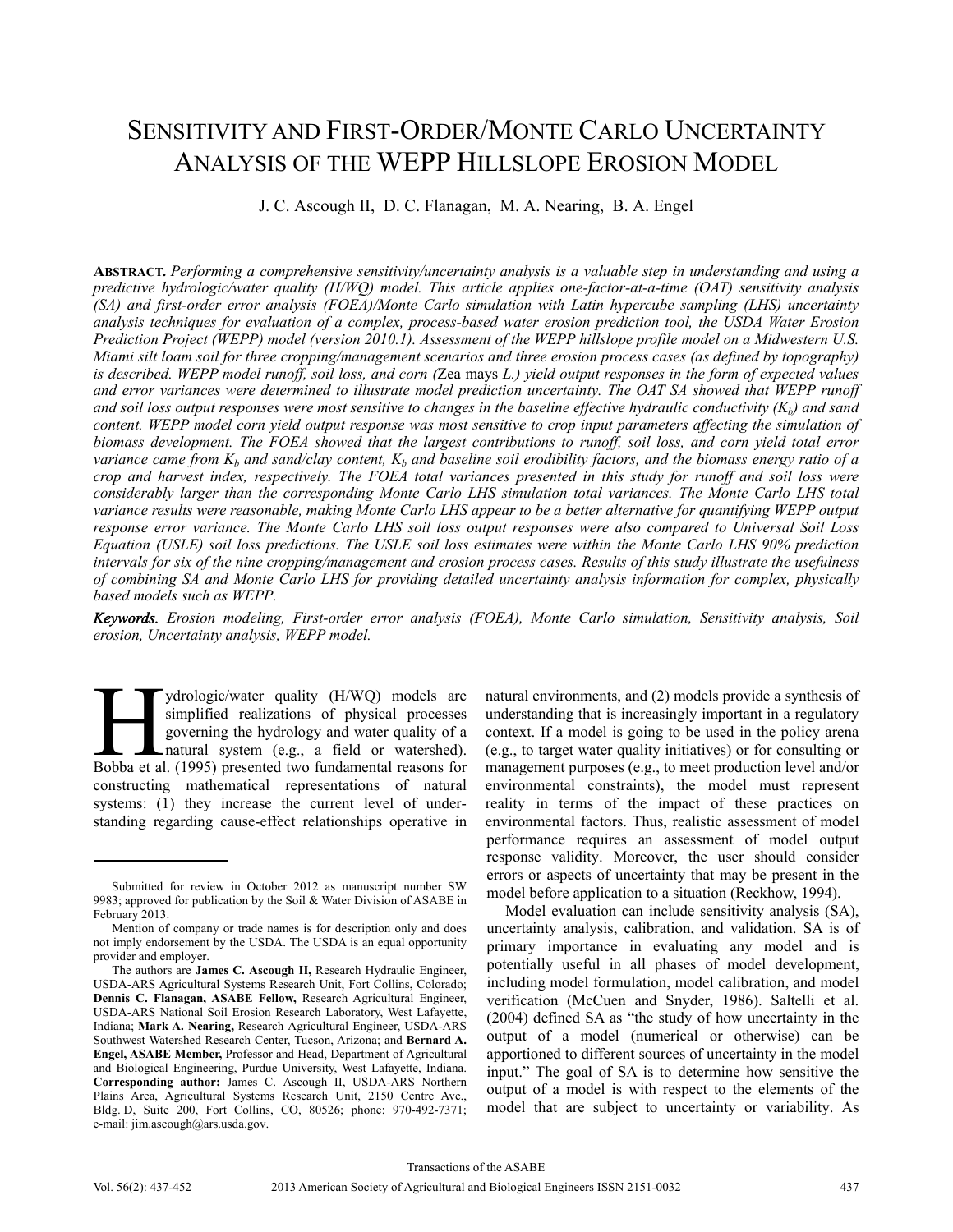such, SA can aid in identifying parameters that greatly influence processes of the physical system and can also be used to ascertain the impact of parameter variability on the modeled variance (Nearing et al., 1990). SA methods are typically classified as local (i.e., derivative-based) or global (Saltelli et al., 2008). Local one-factor-at-a-time (OAT) sensitivity analyses typically assume that: (1) input parameters are independent of one another (i.e., parameter covariances are ignored); (2) expected model response is equal to the model response using the mean value of each parameter; and (3) model error predictions can be approximated by testing small linear perturbations in the input parameters (Gardner et al., 1981). Although the OAT perturbation method, in which the parameters are varied individually, makes complex interactions difficult to determine, it provides a quick way to establish a ranked list of parameters to which particular attention should be paid for further uncertainty analysis.

Uncertainties are inherent in parameterization and model estimation; therefore, error must be expected but the level of uncertainty should be quantified. Classical uncertainty analysis (UA) involves the determination of the variation or imprecision in the model response that results from the collective variation in the model variables (Iman and Helton, 1988). The importance of incorporating uncertainty analysis into H/WQ modeling has been illustrated by numerous authors (e.g., Bobba et al., 1995; Haan et al., 1995, 1998; Hession et al., 1996; Beck, 1987, 1999; Melching and Bauwens, 2001; Wu et al., 2006; Shen et al., 2008, 2010; Harmel et al., 2010). Due to the complexity of most contemporary H/WQ models, evaluation of model credibility using calibration, verification, and post-audit procedures is required. Furthermore, there is a need for clearly displaying model reliability in the decision-making arena, and it should be addressed as quantitatively as possible (Thomann, 1982).

The Water Erosion Prediction Project (WEPP) was initiated in 1985 by several federal agencies to develop new-generation soil erosion prediction technology to replace the mature technology of the Universal Soil Loss Equation (USLE) (Foster and Lane, 1987). Advantages of the WEPP model over USLE erosion prediction technology include its ability to estimate spatial and temporal distributions of soil loss, as well as predict sediment deposition and delivery (Flanagan et al., 2007). WEPP is a continuous simulation model with daily time steps and contains the fundamentals of stochastic weather generation, infiltration theory, hydrology, soil physics, plant science, hydraulics, erosion mechanics, and many other components that make it more applicable than the USLE for erosion prediction (Flanagan et al., 2001, 2007). Several sensitivity and uncertainty analyses have been conducted for parameterization and improvement of WEPP algorithms. Nearing et al. (1990) conducted an SA for the WEPP hillslope profile model for cropland conditions using the single-event storm option. They used a relative normalized sensitivity index for the extremes of the input parameter ranges and determined that rill erodibility, rill cover, critical hydraulic shear, and rill friction factors were the most important factors for accurately estimating soil loss with

WEPP. Flanagan and Nearing (1991) conducted an updated SA for the WEPP hillslope profile model on cropland that reflected model changes since 1990. The relative normalized sensitivity index of Nearing et al. (1990) was used, and the results showed that the model was most sensitive to input parameters affecting average rainfall intensity along with erodibility, slope, and infiltration (i.e., effective hydraulic conductivity). Tiscareno-Lopez et al. (1993, 1994) assessed uncertainty in WEPP hydrologic and soil erosion predictions for rangeland applications using Monte Carlo simulation and experimental data from the Walnut Gulch Experimental Watershed near Tombstone, Arizona. WEPP sensitivity results for hillslope input parameters showed that hydrologic and erosion predictions were very sensitive to attributes that define a storm event (amount, duration, and time to peak and intensity) and to the effective hydraulic conductivity parameter (Tiscareno-Lopez et al., 1993). Estimates of sediment detachment occurring in the channel bed and total sediment yield at the watershed outlet were highly sensitive to total Manning's n, but only slightly sensitive to erodibility and critical shear stress channel parameters (Tiscareno-Lopez et al., 1994).

Baffaut et al. (1997) used the WEPP watershed model to evaluate the effects of watershed discretization for selected events within one-year continuous simulations by comparing results for two watersheds under various discretization schemes. Impacts of channel input parameters were assessed by comparing the value of a linear sensitivity coefficient for user-specified parameters. Hillslope length, Manning's coefficients, and channel slope were found to be key parameters in the prediction of watershed sediment yields. Erodibility and critical shear stress were found to be important for events where channel scour was active, and the results were sensitive to the hydraulic conductivity for events with small runoff and small sediment contributions from hillslopes. Brunner et al. (2004) used WEPP to determine the impact of spatial distribution of soil types on soil loss for a hillslope in Uganda. Model performance was evaluated by an SA, which showed that WEPP was sensitive to vertical changes in soil properties to a depth of 40 cm. High sensitivity to soil texture indicated that the catenary sequence at the study site may have had a strong influence on model simulations. Pandey et al. (2008) performed an SA on WEPP model input parameters for a small hilly watershed (Karso) in India. The analysis showed that sediment yield was highly sensitive to interrill erodibility and effective hydraulic conductivity, whereas runoff was sensitive to effective hydraulic conductivity only. Mullan et al. (2012) used WEPP to simulate soil erosion rates under climate change scenarios for a case study hillslope in Northern Ireland. A simple SA approach was employed to investigate the previously unstudied impacts of sub-daily rainfall intensity changes. Results indicated a mix of soil erosion increases and decreases depending on which scenarios were considered. For example, downscaled climate change projections in isolation generally resulted in erosion decreases, whereas large increases were projected when land use was changed from grass to a tilled row crop and/or where large changes in sub-daily rainfall intensity were applied.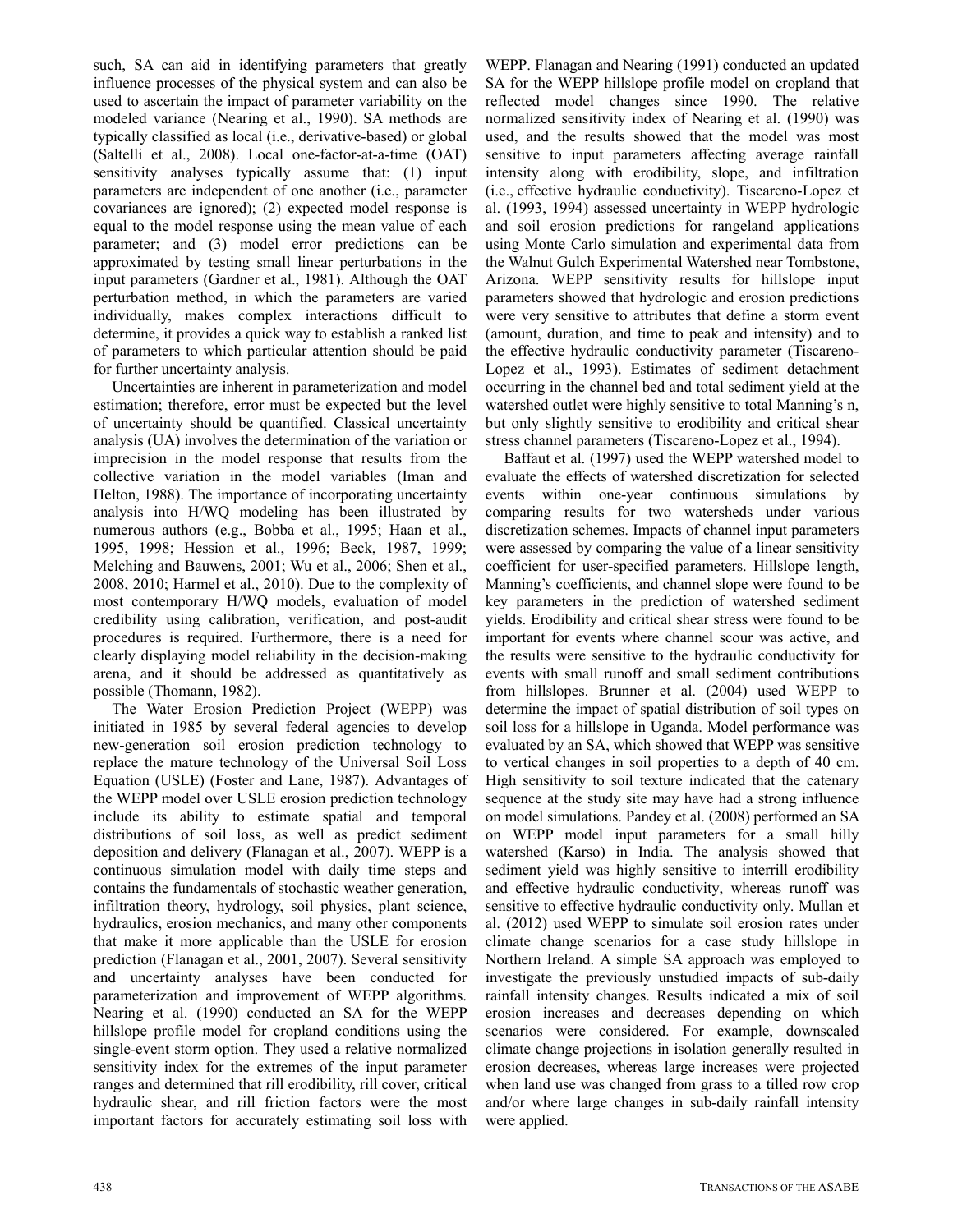Chaves and Nearing (1991) used the modified point estimate method (Harr, 1989) to evaluate error propagation in WEPP model output responses for single storm events. Maximum coefficients of variation for peak runoff rate, average soil loss, sediment yield, and sediment enrichment ratio were 196%, 267%, 323%, and 47%, respectively. The coefficient of variation was less for larger runoff and erosion events, which account for a large percentage of the total soil loss at a location over extended time periods. Additionally, Chaves and Nearing (1991) found that the inclusion of correlation between input parameters significantly reduced the coefficient of variation for the model output responses. Tiscareno-Lopez (1995) used a Monte Carlo simulation scheme (with correlated variable generation) to assess uncertainties in WEPP model predictions. The contribution of parameter variance and model bias on the mean square error of model output response variables was quantified, with significant findings including: (1) WEPP prediction errors were found to be uniformly distributed for runoff volume, (2) there was a moderate tendency for errors to increase for peak runoff, and (3) errors increased significantly for sediment yield predictions. All three error types tended to increase for large rainfall events, and model bias contributed the most to total error. Brazier et al. (2000, 2001) utilized the Generalized Likelihood Uncertainty Estimation (GLUE; Beven and Freer, 2001) approach for assessing the degree of uncertainty surrounding WEPP model output for two sets of runoff/soil loss plot replicates. Results indicated that the generated uncertainty bounds were often wide, with attention brought to the problem of underprediction of large events and overprediction of small events as an area where WEPP model improvements could be made (particularly in the case of relatively dry years).

While these studies demonstrate distinctive sensitivity and statistical uncertainty analysis techniques for assessing WEPP, an integrated sensitivity/uncertainly analysis methodology for straightforward and comparable WEPP model evaluation has not yet been presented. In addition, a multitude of corrections and enhancements to the WEPP model code (v2010.1) used in this article have been made since the last published articles on WEPP SA/UA. In this study, application of SA and first-order error analysis (FOEA)/Monte Carlo simulation to the continuous WEPP hillslope profile model (version 2010.1) is discussed, focusing on crop management effects on model output responses. Specific study objectives are to: (1) evaluate WEPP runoff, soil loss, and corn (*Zea mays* L.) yield model output responses using one-factor-at-a-time (OAT) SA, FOEA, and Monte Carlo simulation with Latin hypercube sampling (LHS); (2) determine WEPP output response overall error variances; and (3) compare and contrast the SA, FOEA, and Monte Carlo LHS methodologies and recommend those best suited for evaluating WEPP and other H/WQ models.

# **METHODS AND MATERIALS**

This section briefly describes the WEPP model and defines the scenarios and respective input parameters used to analyze model uncertainty. Analysis techniques include OAT SA, FOEA, and Monte Carlo LHS simulation, for which methodology is also briefly presented.

# **WEPPSCENARIOS AND INPUT PARAMETERS**

The WEPP model was developed to simulate the major processes of overland flow, sheet and rill erosion, and erosion from small channels such as ephemeral gullies. The spatial scale for hillslope profile simulations is typically from 1 to  $\sim$ 100 m in length, although in some situations longer hillslopes of several hundred meters may be adequately simulated (Flanagan et al., 2012). Hillslope profiles may also be subdivided into multiple overland flow elements (OFEs), which are unique spatial regions having homogeneous soils and cropping/management. The simplest type of WEPP model simulation is for a single storm event and a single hillslope profile with basic input files including slope, soil, management, and climate. Detailed description of WEPP model hillslope and channel processes can be found in Foster et al. (1995) and Flanagan and Nearing (2000). Additionally, Flanagan et al. (2012) discuss WEPP use, calibration, and validation and also present model single storm hillslope profile and continuous simulation watershed case study applications selected from the literature.

Soil type and management conditions representing the Midwestern U.S. were selected for this study. A Miami silt loam soil under management conditions for conventional tillage corn (CT, spring plow), no-till corn (NT), and tilled fallow (tilled throughout summer for weed control) was used. Table 1 lists statistics, assigned probability distributions, and additional information for Miami silt loam gathered from SSURGO soils data from the USDA Natural Resources Conservation Service (NRCS) and from field data (Elliot et al., 1989). Table 2 lists statistics for WEPP model cropping and management parameter values (all parameters in this table were assigned a normal probability distribution). The cropping and management parameter values in table 2 and all input parameter probability distributions were determined by literature review and expert opinion of university and USDA-NRCS agronomists.

All WEPP OAT SA, FOEA, and Monte Carlo LHS simulation runs were made for 100 years and used CLIGEN 5.3 (Nicks et al., 1995) generated weather data (i.e., precipitation, temperature, solar radiation, and wind speed) for West Lafayette, Indiana. In addition, 100-year WEPP baseline simulation runs for the SA and FOEA were made using baseline values (table 1) for all input parameters to establish expected values for model output responses. Baseline effective hydraulic conductivity  $(K_b)$ , soil erodibility factors (interrill erodibility factor  $K<sub>i</sub>$ , and rill erodibility factor  $K_r$ ), and critical hydraulic shear stress  $(\tau_c)$ were calculated from recommended equations in the WEPP User Summary (Flanagan and Livingston, 1995) using baseline soil parameter values.

For ease of tabular presentation, some WEPP variable names are used instead of a lengthy text description. To assist the reader with the interpretation of the tables, the definitions of some of the less common variable names are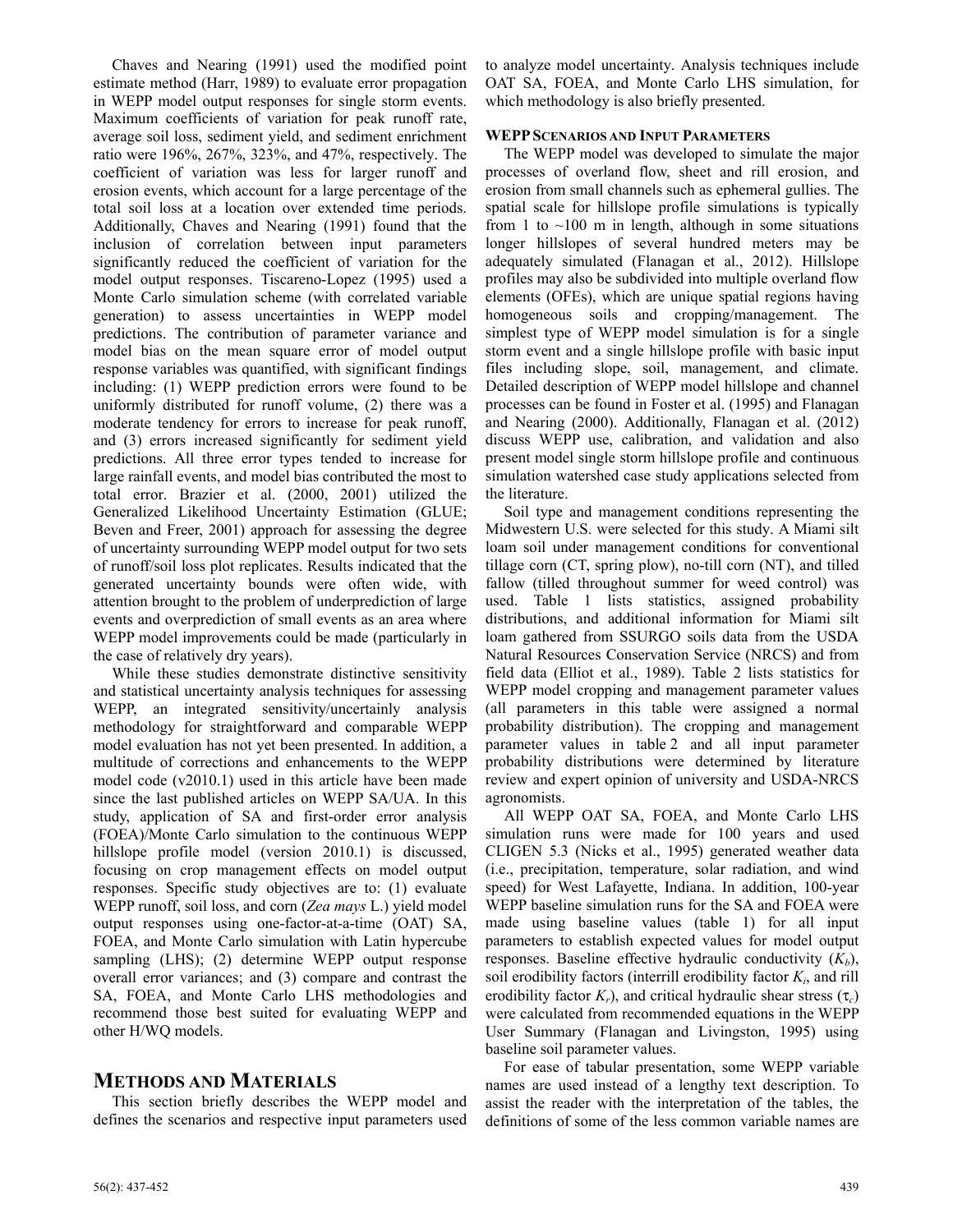#### **Table 1. Statistics and probability distributions for WEPP model Miami soil input parameters.**

| Parameter <sup>[a]</sup> | Units          | Distribution<br>Type | Baseline<br>Value | Coefficient of<br>Variation (%) | Variance                 | Range of Test<br>(min. to max.)      |
|--------------------------|----------------|----------------------|-------------------|---------------------------------|--------------------------|--------------------------------------|
|                          |                |                      |                   |                                 |                          |                                      |
| Sand                     | $\%$           | Normal               | 18                | 25                              | 20.25                    | 12 to 30                             |
| Clay                     | $\%$           | Normal               | 16                | 17.2                            | 7.57                     | 11 to 22                             |
| Organic matter           | $\%$           | Normal               | 1.5               | 25                              | 0.141                    | $1.0 \text{ to } 2.5$                |
| <b>CEC</b>               | meq/100 g      | Normal               | 15                | 11.7                            | 3.08                     | 10 to 17                             |
| Soil albedo              | unitless       | Normal               | 0.23              | 20.0                            | 0.0021                   | $0.2$ to $0.4$                       |
| $K_h$                    | $mm h^{-1}$    | Lognormal            | $2.85^{[b]}$      | $54^{[c]}$                      | $1.4^{\lbrack c\rbrack}$ | 2.5 to 4.4                           |
| $K_i$                    | $kg·s·m-4$     | Normal               | $5,171,920^{[b]}$ | 28                              | $2.079 \times 10^{12}$   | $2 \times 10^6$ to $8.5 \times 10^6$ |
| $K_r$                    | $\rm s~m^{-1}$ | Normal               | $0.0124^{[b]}$    | 73                              | $8.25 \times 10^{-5}$    | 0.002 to 0.0225                      |
| $\tau_c$                 | Pa             | Normal               | $3.5^{[b]}$       | 60                              | 4.43                     | $3.0 \text{ to } 4.0$                |

<sup>[a]</sup> All values are for the A horizon. CEC = cation exchange capacity,  $K_b$  = effective hydraulic conductivity,  $K_i$  = interrill erodibility factor,  $K_r$  = rill erodibility factor, and  $\tau_c$  = critical shear stress.<br><sup>[b]</sup> Baseline values calculated from WEPP User Summary (Flanagan and Livingston, 1995) recommended equations.<br><sup>[c]</sup> Coefficient of variation (CV) and variance calcul

|                                       |           |          | Table 2. Statistics for WEPP model cropping and management input parameters. |                       |                    |
|---------------------------------------|-----------|----------|------------------------------------------------------------------------------|-----------------------|--------------------|
|                                       |           | Baseline | Coefficient of                                                               |                       | Range of Test      |
| Parameter[a]                          | Units     | Value    | Variation (%)                                                                | Variance              | (min. to max.)     |
| Management                            |           |          |                                                                              |                       |                    |
| Planting date                         | days      | 125      | 6                                                                            | 56.25                 | 110 to 140         |
| Harvest date                          | days      | 288      | 2.6                                                                          | 56.25                 | 275 to 301         |
| <b>BB</b>                             | unitless  | 3.6      | 20.83                                                                        | 0.5625                | $3$ to $5$         |
| <b>BBB</b>                            | unitless  | 3.0      | 25                                                                           | 0.5625                | $2$ to 5           |
| <b>BEINP</b>                          | $kg MJ-1$ | 28       | 26.8                                                                         | 56.25                 | 15 to 40           |
| <b>ORATEA and ORATER</b>              | unitless  | 0.0065   | 38.5                                                                         | $6.25 \times 10^{-6}$ | $0.005$ to $0.01$  |
| <b>GDDMAX</b>                         | °C-days   | 1700     | 23.5                                                                         | $1.6 \times 10^{5}$   | 500 to 2000        |
| HI                                    | unitless  | 0.5      | 10                                                                           | 0.0025                | $0.4$ to $0.6$     |
| Ridge random roughness <sup>[b]</sup> |           |          |                                                                              |                       |                    |
| Fertilizer applicator                 | m         | 0.01524  | 33.3                                                                         | $2.6 \times 10^{-5}$  | $0.008$ to $0.025$ |
| Tandem disk                           | m         | 0.02032  | 25.0                                                                         | $2.6 \times 10^{-5}$  | 0.010 to 0.030     |
| Field cultivator                      | m         | 0.01778  | 28.6                                                                         | $2.6 \times 10^{-5}$  | $0.009$ to $0.028$ |
| Row planter with sweeps coulter       | m         | 0.01016  | 50.0                                                                         | $2.6 \times 10^{-5}$  | $0.005$ to $0.020$ |
| Row cultivator                        | m         | 0.01778  | 28.6                                                                         | $2.6 \times 10^{-5}$  | $0.009$ to $0.028$ |
| Moldboard plow                        | m         | 0.04826  | 10.5                                                                         | $2.6 \times 10^{-5}$  | 0.038 to 0.058     |
| Row planter with smooth coulter       | m         | 0.01016  | 50.0                                                                         | $2.6 \times 10^{-5}$  | $0.005$ to $0.020$ |
| Ridge height[b]                       |           |          |                                                                              |                       |                    |
| Fertilizer applicator                 | m         | 0.0254   | 50.0                                                                         | $1.61 \times 10^{-4}$ | $0.013$ to $0.051$ |
| Tandem disk                           | m         | 0.0508   | 25.0                                                                         | $1.61 \times 10^{-4}$ | $0.025$ to $0.076$ |
| Field cultivator                      | m         | 0.0254   | 50.0                                                                         | $1.61 \times 10^{-4}$ | $0.013$ to $0.051$ |
| Row planter with sweeps coulter       | m         | 0.0508   | 25.0                                                                         | $1.61 \times 10^{-4}$ | 0.025 to 0.076     |
| Row cultivator                        | m         | 0.0762   | 16.7                                                                         | $1.61 \times 10^{-4}$ | 0.051 to 0.102     |
| Moldboard plow                        | m         | 0.0762   | 16.7                                                                         | $1.61 \times 10^{-4}$ | 0.051 to 0.102     |
| Row planter with smooth coulter       | m         | 0.0508   | 25.0                                                                         | $1.61 \times 10^{-4}$ | 0.025 to 0.076     |

<sup>[a]</sup> BB and BBB = parameters describing the relationship between crop canopy cover and vegetative aboveground live biomass, respectively; BEINP = parameter describing the biomass energy ratio of a crop; ORATEA = maximum rate of surface residue decay under optimum conditions; ORATER = maximum rate of decay for dead root biomass; GDDMAX = potential accumulation of growing degree days from planting to crop maturity; and  $HI =$ harvest index. All parameters were assigned a normal probability distribution.<br><sup>[b]</sup> Minimum value reflects smoother surface effect; maximum value reflects rougher surface effect.

given. The following variable names are used for the remainder of this article: CEC = cation exchange capacity,  $BB$  and  $BBB$  = parameters describing the relationship between crop canopy cover and vegetative aboveground live biomass and between crop canopy height and aboveground live biomass, respectively, BEINP = a parameter describing the biomass energy ratio of a crop (i.e., it reflects the potential growth rate of a crop per unit of intercepted photosynthetically active radiation), ORATEA = maximum rate of surface residue decay under optimum conditions, ORATER = maximum rate of decay for dead root biomass, GDDMAX = potential accumulation of growing degree days from planting to crop maturity, and  $HI =$  harvest index.

#### **SENSITIVITY ANALYSIS**

An OAT SA, based on Nearing et al. (1990), was performed for the three cropping/management scenarios to identify the relative importance of model parameters and error propagation of the WEPP hillslope profile model when applied to Midwest cropland conditions. All WEPP SA runs were made with a uniform slope of 5% for 100 m length as the baseline profile. Relative sensitivity coefficients (*S*) were calculated at 1% increments from the minimum to maximum values using:

$$
S = \frac{\left| \frac{(O_b - O_{1\%})}{O_b}\right|}{\frac{(I_b - I_{1\%})}{I_b}}
$$
(1)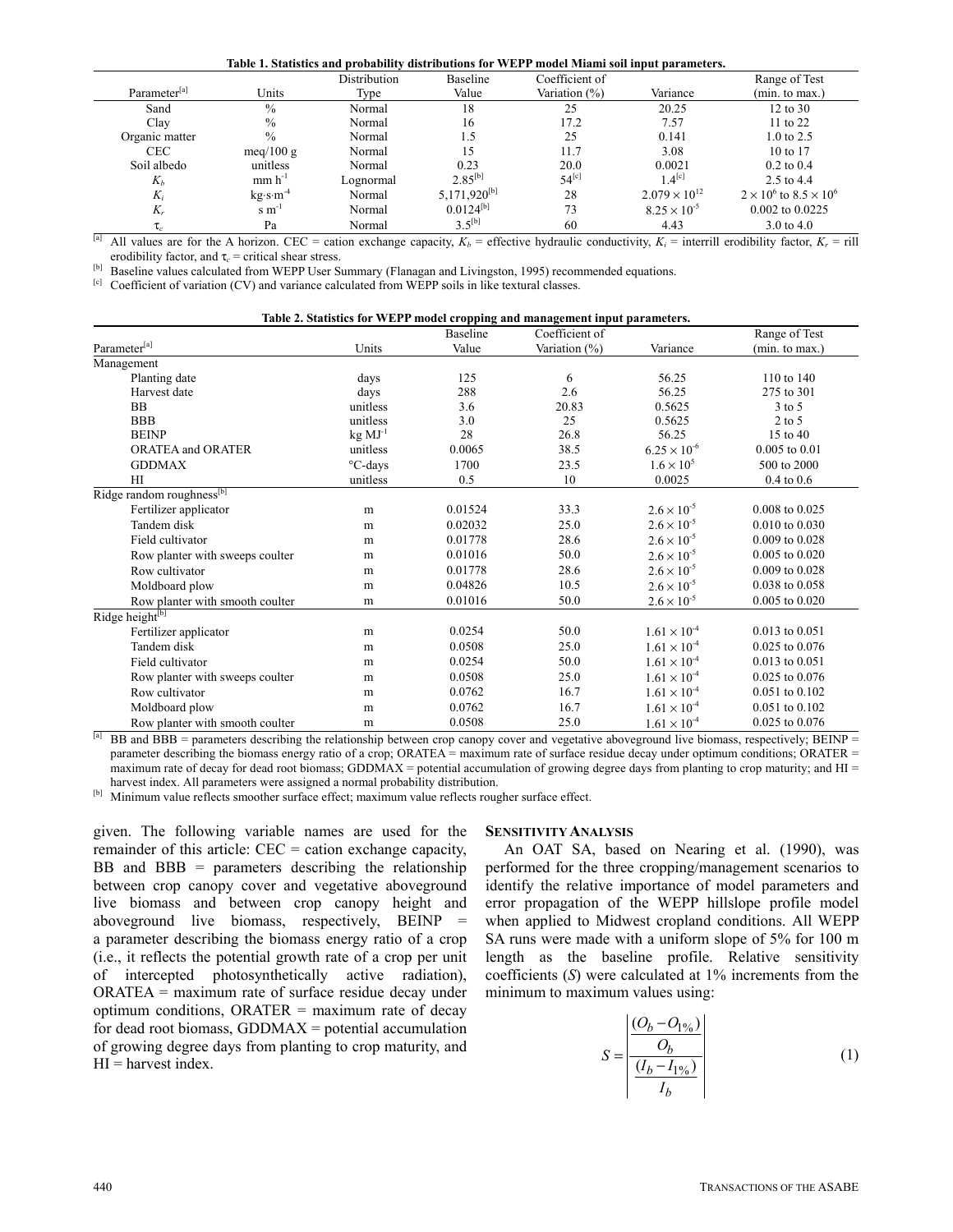**Table 3. WEPP slope input parameters and values for sensitivity analysis (OFE = overland flow element).** 

| Input         |                    | Baseline | Range of Test  |
|---------------|--------------------|----------|----------------|
| Parameter     | Units              | Value    | (min. to max.) |
| Aspect        | degrees from north | 200      | 0 to 359       |
| OFE length    | m                  | 100      | 20 to 200      |
| Profile width | m                  | 50       | 20 to 100      |
| Average slope | $\%$               |          | 3 to 12        |

where

 $I_b$  = baseline value for the input parameter

 $I_{1\%}$  = input parameter perturbed by 1%

- $O_b$  = WEPP model output response when all input parameters are set to baseline values
- $O_{1\%}$  = model output response when one input parameter is varied.

In addition to all input parameters listed in tables 1 and 2, the WEPP topography parameters (representing slope length, width, and average slope) listed in table 3 were also perturbed. An average relative sensitivity coefficient was calculated from the perturbed (incremental) sensitivity responses for the three cropping/management scenarios. Finally, the input parameters were ranked according to their sensitivities for the WEPP output responses of interest: average annual runoff (mm), average annual soil loss  $(kg·m<sup>-2</sup>)$ , and average annual corn yield  $(kg·m<sup>-2</sup>)$ .

## **FIRST-ORDER ERROR ANALYSIS**

First-order error analysis (FOEA) is a straightforward technique for approximation of the mean model response and variance from Taylor series expansions of the model response around baseline parameter estimates. The expected value of model output is obtained by performing model calculations using the mean or baseline value of each input parameter. The output variance is obtained by evaluating the partial derivative of the model with respect to a particular variable at its mean value. The overall method as implemented in this study can be defined as (Benjamin and Cornell, 1970; Melching and Yoon, 1996):

$$
E(y) \approx g(\overline{X})
$$
 (2)

$$
\operatorname{Var}(y) \approx \sum_{i=1}^{m} \left(\frac{\partial g}{\partial x_i}\right)^2 \operatorname{Var}(x_i)
$$
  
+2
$$
\sum_{i=1}^{m} \sum_{j=i+1}^{m} \frac{\partial g}{\partial x_j} \frac{\partial g}{\partial x_j} \operatorname{Cov}(x_i, x_j)
$$
(3)

where

 $E(y)$  = expected value

 $y =$  function of a set of random variables,  $y = g(x_1, x_2,...,$ *xm*)

 $m =$  number of basic variables

∂*g*/∂*x* = partial derivative evaluated at *X*

Cov $(x_i, x_j)$  = covariance of basic variables *i* and *j*.

The first term in equation 3 represents contributions to overall output variance from the variance of each input variable. The second term in equation 3 denotes contributions to uncertainties in the predicted value from correlation among the different pairs of input variables.

**Table 4. Covariance values for WEPP model Miami soil parameters.**

| Miami Soil                        |                          | Covariance Values                                                                                                                                                                                                                 |            |
|-----------------------------------|--------------------------|-----------------------------------------------------------------------------------------------------------------------------------------------------------------------------------------------------------------------------------|------------|
| Parameter <sup>[a]</sup>          | Sand                     | ∩F C                                                                                                                                                                                                                              |            |
|                                   | 10.83                    | -19                                                                                                                                                                                                                               |            |
|                                   |                          |                                                                                                                                                                                                                                   | $-43736.3$ |
|                                   | -                        | -                                                                                                                                                                                                                                 | $-0.029$   |
| $\mathbf{v}$<br>$\cdot$<br>$\sim$ | $\cdots$<br>$\mathbf{r}$ | $\mathbf{r}$ , and the second second the second second second second second second second second second second second second second second second second second second second second second second second second second second se | .          |

<sup>[a]</sup>  $K_b$  = baseline effective hydraulic conductivity,  $K_i$  = interrill erodibility factor,  $K_r$  = rill erodibility factor, and CEC = cation exchange capacity.

## Higher-order terms are not considered in FOEA.

FOEA for the WEPP hillslope profile model was performed using equation 3, and the output responses of interest were the same as those described for the SA. The FOEA provides two types of information concerning WEPP model output response: (1) a ranked listing of input variables and their individual contribution to the total error variance, and (2) statistics describing the overall model output response. Model runs were conducted using the baseline value (table 1) for each input variable. One input variable was perturbed by 1%; this perturbed value was used while the remaining input variables were held at their baseline values. An expected model output response was computed from all FOEA runs, and each individual contribution to the total response variance was used to rank the input variables. The FOEA simulation runs were made for three erosion process cases. The first case is referred to as the "interrill" case because it is a short, flat profile of 20 m in length with a 2% slope; therefore, interrill processes should govern. The second case was selected to simulate both interrill and rill erosion processes. It is termed the "mixed" case and is a 40 m profile with 5% slope. The third case is referred to as the "rill" case because it is a long, steep profile of 40 m in length with a 10% slope; therefore, rill erosion processes should dominate. The three erosion process cases each had uniform slopes to simplify model output response analysis and demonstrate soil detachment but not deposition.

The assumption of parameter independence may not be true for most complex, physically based natural resource models, that is, interactions among model input parameters should be considered for output response error analysis. Field data were collected for the WEPP soil input parameters, so rudimentary estimation of correlations and relationships was possible. Data from the WEPP relationships for erodibility factors (Elliot et al., 1989) were used to calculate soil input parameter covariances. Table 4 lists covariance values calculated for the following Miami soil parameters: sand content, CEC, clay content,  $K_b$ ,  $K_i$ , and  $K_r$ . Relationships between soil characteristics and baseline effective hydraulic conductivity were derived from WEPP cropland soil field erodibility experiments. Risse et al. (1994) determined calibrated values for effective hydraulic conductivity from these data. For the purpose of this study, all other WEPP model input parameters (e.g., cropping and management) were assumed to be independent due to the lack of available experimental data for the remaining parameters.

#### **MONTE CARLO SIMULATION WITH LATIN HYPERCUBE SAMPLING (LHS)**

Typical Monte Carlo simulations use random sampling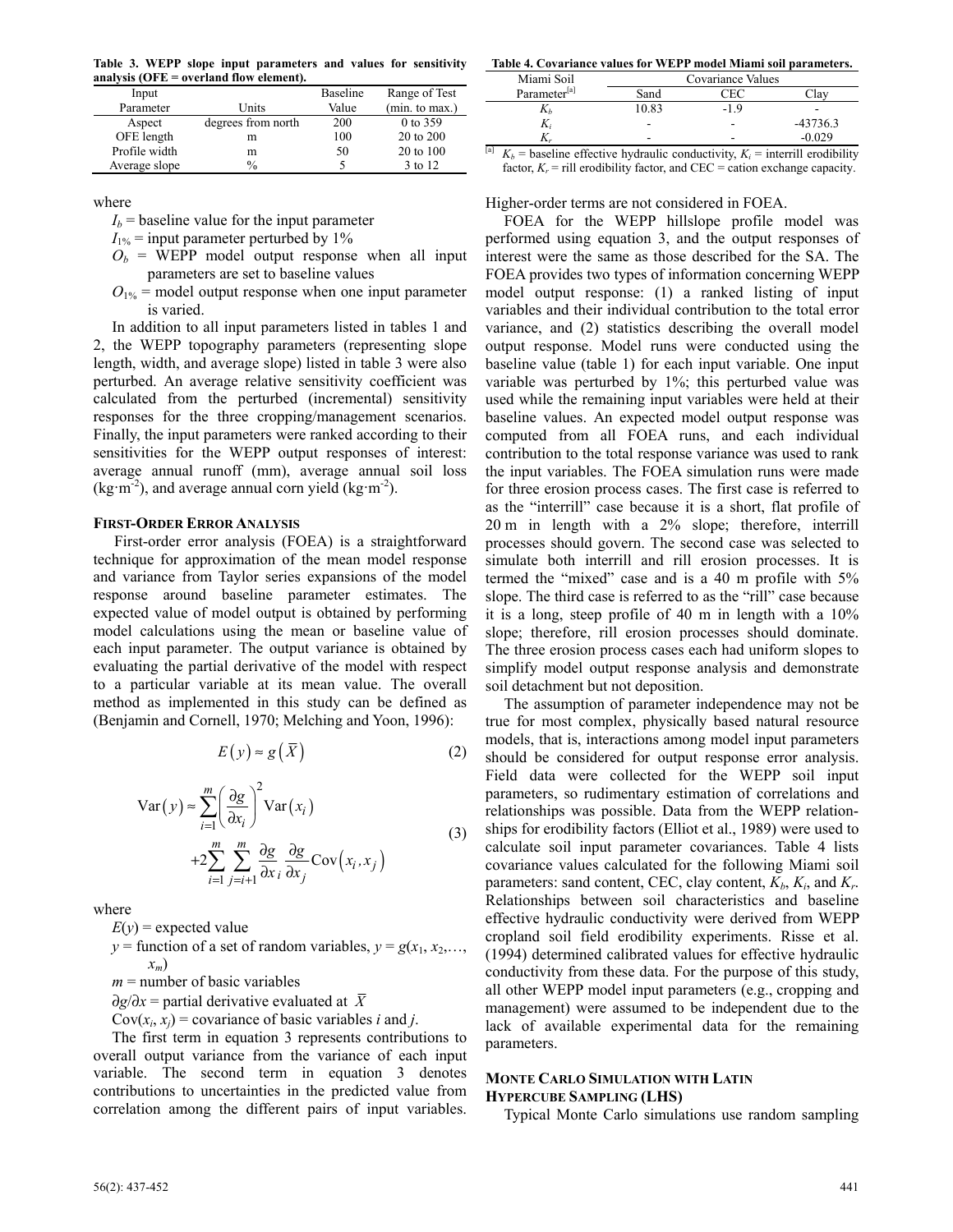of input variables, which may cause spurious correlations of input parameter values; however, only correlations existing between soil parameters (table 4) were considered for this study. Trial runs were made to determine the number of Monte Carlo simulations needed; the number of runs needed to stabilize the mean was found to be between 450 and 550, depending on the scenario. Therefore, fivehundred 100-year simulation runs (i.e., 50,000 simulation years) were made with WEPP for each of the three cropping/management scenarios. All scenarios were also run for each of the three erosion process cases. The WEPP model output responses of interest for the Monte Carlo simulation were the same as those described for SA and FOEA.

Use of Latin hypercube sampling (LHS) methodology (Iman and Conover, 1982) ensured that sampling occurred from the complete distribution of each input parameter and significantly reduced the number of simulation runs. Each input parameter distribution (tables 1 and 2) was divided into 100 sections of equal probability, and random sampling from each equal probability section was performed to produce a probability distribution function (pdf) representing plausible realizations of WEPP model output responses. The Monte Carlo LHS simulations produce model predictions in which the variance is a function of multiple parameter variability as translated by the WEPP model equations. This variance can be used to quantify the dependence of model predictions on multiple parameter uncertainty (Gardner et al., 1981). Correlations between soil input parameters were taken into consideration, and the LHS method was used to ensure proper sampling with Spearman correlation coefficients. Table 5 lists the Spearman or rank correlation coefficients for the Miami soil input parameters tested in this study.

WEPP model soil loss pdf output responses generated using Monte Carlo LHS simulation were compared to a wellaccepted method for soil loss prediction, the Universal Soil Loss Equation (USLE; Wischmeier and Smith, 1978). The USLE is often described in the literature as:

$$
A = R * K * LS * C * P \tag{4}
$$

where

- $A =$  average (mean) annual soil loss (mass/area) over the long term (e.g., 10 to 20 years)
- $R =$  rainfall-runoff erosivity factor

 $K =$ soil erodibility factor

 $L$  and  $S =$  topographic factors that depend on slope

**Table 5. Spearman or rank correlation coefficients for WEPP model Miami soil input parameters.** 

| Miami Soil               |      |         | Spearman Correlation Coefficients |       |       |    |    |
|--------------------------|------|---------|-----------------------------------|-------|-------|----|----|
| Parameter <sup>[a]</sup> | Sand | CEC     | Clav                              | $K_h$ | $K_i$ | K, | τ, |
| Sand                     |      |         |                                   |       |       |    |    |
| <b>CEC</b>               |      |         |                                   |       |       |    |    |
| Clay                     |      |         |                                   |       |       |    |    |
| $K_b$                    | 0.90 | $-0.17$ |                                   |       |       |    |    |
| $K_i$                    |      |         | 0.017                             |       |       |    |    |
| K.,                      |      |         | $-0.77$                           |       |       |    |    |
|                          |      |         |                                   |       |       |    |    |

 $CEC =$  cation exchange capacity,  $K_b =$  baseline effective hydraulic conductivity,  $K_i$  = interrill erodibility factor,  $K_r$  = rill erodibility factor, and  $\tau_c$  = baseline critical shear stress.

length and gradient

*C* = cover management factor

*P* = soil conservation practice factor.

Equation 4 is commonly shown in the literature; however, Kinnell (2008) notes the USLE works mathematically in two steps since it is based on the unit plot concept (where the unit plot is defined as a bare fallow area 22.1 m long on a 9% slope with cultivation up and down the plot). In equation 4, only *R* and *K* have units, whereas *LS*, *C*, and *P* are "reduced" variables that are mathematically forced to take on values of 1.0 for the unit plot. Consequently, the USLE first predicts erosion for the unit plot condition  $UP = R * K$ , and then multiplies the result by the appropriate values of *LS*, *C*, and *P* to account for the difference between the area of interest and the unit plot, i.e.,  $A = UP * LS * C * P$ . A detailed description of the USLE inputs and subsequent calculations performed for comparison to the WEPP Monte Carlo LHS simulations is beyond the scope of this study; however, the general procedure was based on Wischmeier and Smith (1978) as follows:

- 1. Determine the rainfall-runoff erosivity factor (*R*) for West Lafayette, Indiana.
- 2. Determine the *K* soil erodibility factor based on Miami silt loam soil texture information (table 2).
- 3. Determine the *LS* value based on the uniform slope gradient and length conditions for the interrill (20 m profile with 2% slope), mixed (40 m profile with 5% slope), and rill (40 m profile with 10% slope) erosion process cases.
- 4. Determine stages of growth for the crop (corn), dates for the stages, and the percentage of soil exposed for *x* amount of time. Multiply the soil loss ratios for each growth period by the percentage of annual erosion expected during each period. Read the soil loss ratios for each growth period from table 5 in Wischmeier and Smith (1978) and determine the percentage of annual erosion expected in each growth period. Sum the products and express the total as a decimal value for the *C* factor value.
- 5. Select the *P* factor based on the support practice used (*P* set to 1 for up and down slope farming).
- 6. Multiply the five factors together to obtain the USLE soil loss estimates.

# **RESULTS**

## **SENSITIVITY ANALYSIS**

Table 6 lists WEPP model 100-year mean output responses for the baseline slope case and the three erosion process cases. Average annual runoff (mm), soil loss (kg·m<sup>-</sup> <sup>2</sup>), and corn yield  $(kg·m<sup>-2</sup>)$  sensitivity values for the cropping/management scenarios are reported in table 7. A natural break normally appeared in the results at an average sensitivity coefficient of 0.2. This delineation point indicates input parameters for which the model output response is sensitive  $(0.2)$ , and those parameters for which the model output response is not very sensitive  $(\leq 0.2)$ .

WEPP runoff output responses were most sensitive to the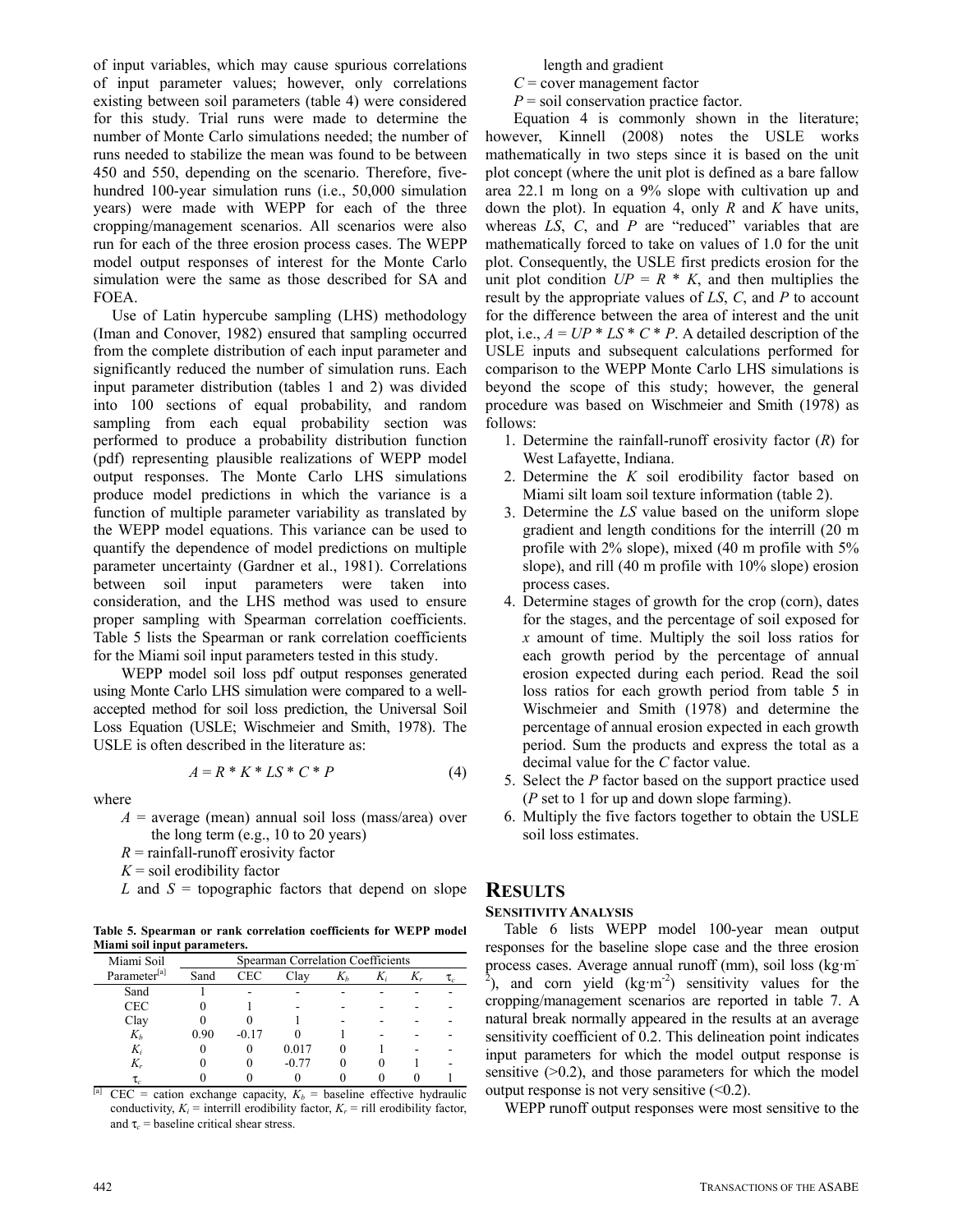| Table 6. Mean output responses for 100-year WEPP simulation runs.     |  |  |
|-----------------------------------------------------------------------|--|--|
| No measured data were available for runoff, soil loss, or corn yield. |  |  |

| Cropping/Management                                       | Runoff                     | Soil Loss  | Corn Yield |
|-----------------------------------------------------------|----------------------------|------------|------------|
| Scenario <sup>[a]</sup>                                   | $\text{(mm)}^{\text{[b]}}$ | $(kg·m-2)$ | $(kg·m-2)$ |
| Baseline slope case (100 m profile at 5% slope)           |                            |            |            |
| CT corn                                                   | 92.4                       | 7.1        | 0.80       |
| NT corn                                                   | 70.3                       | 0.06       | 0.74       |
| Tilled fallow                                             | 132.3                      | 13.4       | N/A        |
| Interrill erosion process case (20 m profile at 2% slope) |                            |            |            |
| CT corn                                                   | 87.5                       | 0.86       | 0.78       |
| NT corn                                                   | 67.0                       | 0.05       | 0.75       |
| Tilled fallow                                             | 128.6                      | 1.9        | N/A        |
| Mixed erosion process case (40 m profile at 5% slope)     |                            |            |            |
| CT corn                                                   | 92.3                       | 3.6        | 0.76       |
| NT corn                                                   | 70.8                       | 0.06       | 0.70       |
| Tilled fallow                                             | 134.2                      | 7.2        | N/A        |
| Rill erosion process case (40 m profile at 10% slope)     |                            |            |            |
| CT corn                                                   | 94.3                       | 8.3        | 0.70       |
| NT corn                                                   | 73.2                       | 0.08       | 0.66       |
| Tilled fallow                                             | 138.4                      | 18.9       | N/A        |
| $F_{\alpha}T$                                             |                            |            |            |

<sup>[a]</sup> CT = conventional tillage, NT = no-till.

Annual average runoff from rainfall.

baseline effective conductivity  $(K_b)$  for all cropping/ management scenarios (table 7). For soils such as Miami with less than 40% clay content, the WEPP  $K_b$  parameter is a function of sand content and CEC (which are also parameters with high runoff sensitivity coefficients). Runoff output responses for the cropping/management scenarios were also sensitive to clay content (for high clay soils,  $K_b$  is a function of only clay content). The WEPP variable relating the speed in which a crust forms (CKE, based on the analysis of natural runoff plot data by Risse et al., 1994) is a function of sand/clay content and CEC; therefore, runoff prediction is highly sensitive to changes in these input parameters. In the NT scenario, the lack of tillage would make crust formation more important when considering runoff output response sensitivity.

The soil loss output response was highly sensitive to changes in average slope steepness and profile length for the CT and tilled fallow scenarios (table 7). These parameters affect shear stress, transport capacity, and the interrill slope adjustment factor. The sensitivity of soil loss to  $\tau_c$  in the CT scenario is primarily due to rill erosion (under tilled conditions). This explains why the soil loss output response is also sensitive to changes in  $K_r$  for the tilled scenarios. In these scenarios, rill detachment dominates, whereas the NT scenario is largely dominated by interrill detachment and transport (although soil loss for this scenario was not particularly sensitive to  $K_i$ ). The soil loss output response for the NT scenario was the most sensitive to BEINP,  $K_b$ , and planting date, as crop input parameters that control the amount of biomass, and ultimately residue, available on the field were strongly influential. BEINP impacts the amount of biomass production simulated by WEPP; thus, it is an important parameter in erosion prediction for NT conditions. The soil loss output response for the NT scenario was also sensitive to changes in sand content, perhaps due to the crusting factor (CKE).

The corn yield output response was most sensitive to the BEINP and the HI parameters for the CT and NT cropping/management scenarios (table 7). These crop input parameters impact biomass production and yield levels in the WEPP crop growth component and therefore would be expected to be highly sensitive parameters for crop yield. GDDMAX was also important in crop yield estimation, as it controls the length of the simulated growing season in WEPP. Planting and harvest dates slightly impacted corn yield output response sensitivity in that they control the length and timing of the growing season. Changes in these parameters control the amount of biomass production and therefore the predicted yield.

#### **FIRST-ORDER ERROR ANALYSIS (FOEA)**

Tables 8 through 10 list the FOEA rankings of error variance percent contributions for the WEPP model output responses (runoff, soil loss, and corn yield) across the three erosion process cases. Only those variables contributing at least 1% to the total error variance of the output responses are presented. The FOEA rankings are similar to the SA rankings in that they provide WEPP model users with information on which input parameters contribute the largest

|                            |                |             | Table 7. Average sensitivity values for WEPP model output responses. [a] |             |                          |             |
|----------------------------|----------------|-------------|--------------------------------------------------------------------------|-------------|--------------------------|-------------|
| Cropping and<br>Management | Runoff<br>(mm) |             | Soil Loss<br>$(kg·m-2)$                                                  |             | Corn Yield<br>$(kg·m-2)$ |             |
| Scenario                   | Input Variable | Sensitivity | Input Variable                                                           | Sensitivity | Input Variable           | Sensitivity |
| CT corn                    | $K_b$          | 1.02        | Average slope                                                            | 1.67        | <b>BEINP</b>             | 1.28        |
|                            | % Sand         | 0.68        | OFE length                                                               | 1.01        | H <sub>I</sub>           | 0.92        |
|                            | <b>CEC</b>     | 0.31        | $K_r$                                                                    | 0.93        | <b>GDDMAX</b>            | 0.53        |
|                            | $%$ Clay       | 0.22        | $%$ Clay                                                                 | 0.88        | Planting date            | 0.27        |
|                            |                |             | $\tau_c$                                                                 | 0.77        | Harvest date             | 0.21        |
|                            |                |             | $K_h$                                                                    | 0.61        |                          |             |
| NT corn                    | $K_h$          | 0.81        | <b>BEINP</b>                                                             | 1.54        | <b>BEINP</b>             | 1.21        |
|                            | % Sand         | 0.56        | $K_h$                                                                    | 0.89        | HI                       | 0.96        |
|                            | % Clay         | 0.30        | Planting date                                                            | 0.78        | <b>GDDMAX</b>            | 0.50        |
|                            | <b>CEC</b>     | 0.22        | <b>GDDMAX</b>                                                            | 0.72        | Planting date            | 0.23        |
|                            | <b>GDDMAX</b>  | 0.20        | % Sand                                                                   | 0.61        | Harvest date             | 0.21        |
| Tilled fallow              | $K_h$          | 1.03        | Average slope                                                            | 1.74        | N/A                      | N/A         |
|                            | % Sand         | 0.64        | $K_r$                                                                    | 1.21        |                          |             |
|                            | <b>CEC</b>     | 0.46        | OFE length                                                               | 0.82        |                          |             |
|                            | $%$ Clay       | 0.35        | $%$ Clay                                                                 | 0.77        |                          |             |
|                            |                |             | $K_h$                                                                    | 0.59        |                          |             |
|                            |                |             | $\tau$                                                                   | 0.54        |                          |             |

<sup>[a]</sup> CT = conventional tillage, NT = no-till,  $K_b$  = baseline effective hydraulic conductivity, CEC = cation exchange capacity, τ<sub>c</sub> = baseline critical shear stress, BEINP = a parameter describing the biomass energy ratio of a crop, GDDMAX = potential accumulation of growing degree days from planting to crop maturity, and  $HI =$  harvest index.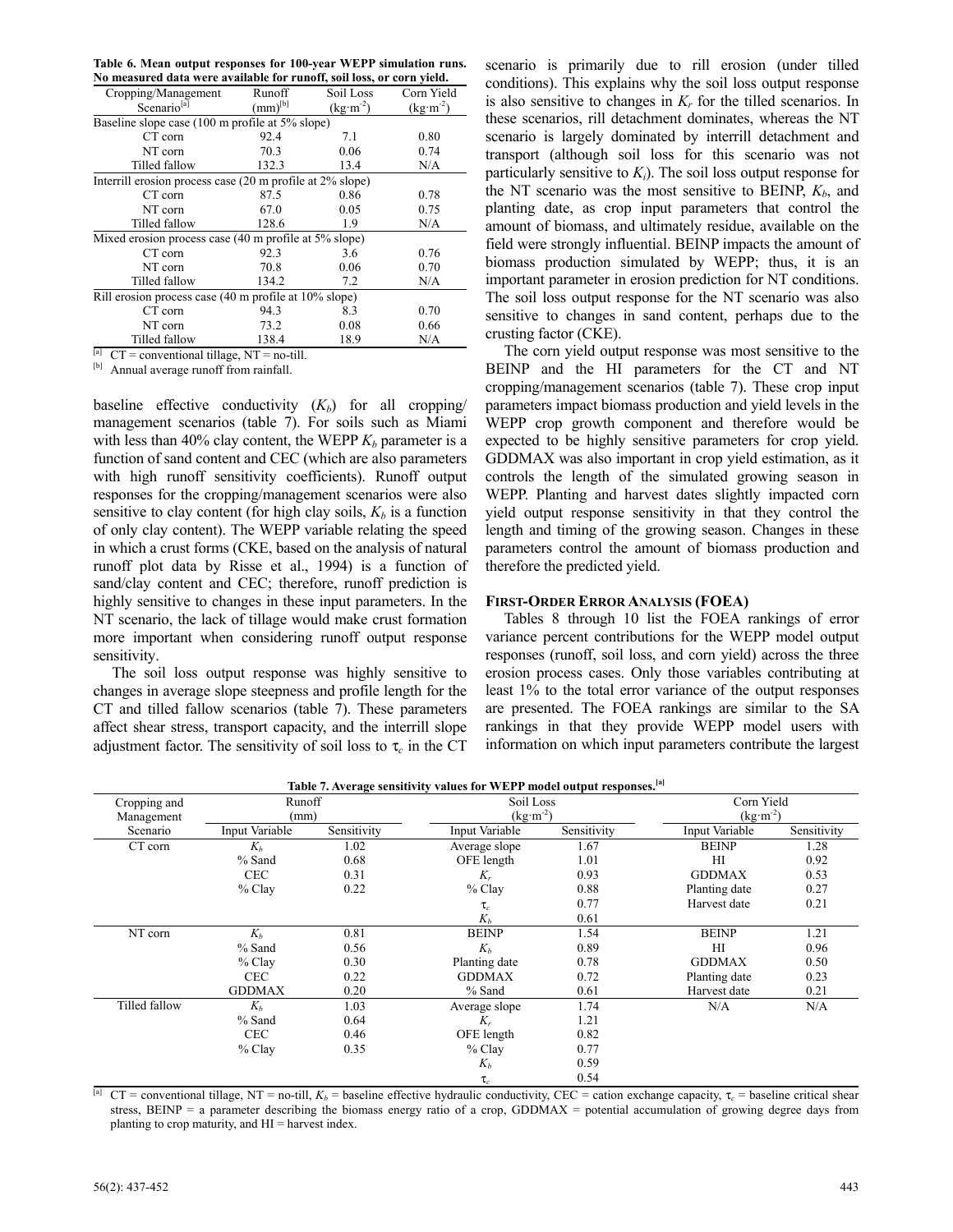percentage to the total error variance for a particular model output response.

bution towards runoff total error variance.

FOEA runoff results (table 8) indicate that  $K_b$  and sand content contributed the most error variance for all cropping/management scenarios and erosion process cases. GDDMAX, BEINP, and ORATEA contributed slightly to the runoff total error variance for the CT and NT scenarios, indicating that the presence of ground cover and biomass is important for interception of rainfall and maintaining of soil macropores. Sand content and  $K_b$  error variance for the cropping/management scenarios were very similar across the three erosion process cases. Clay content and CEC were the remaining input parameters with greater than 1% contri-

FOEA soil loss results for the CT scenario (table 9) in the mixed and rill erosion process cases showed that  $K_r$  was the major contributor to soil loss total error variance. Rill erosion processes dominated in the CT scenario; therefore, the influence of  $K_r$  was not surprising.  $K_r$  is also a function of clay content; clay and τ*c* also contributed significant soil loss total error variance for the mixed and rill erosion process cases because small changes in  $\tau_c$  influence the critical shear stress threshold for rill detachment. The interrill erosion process case had little rill erosion by design. In this case,  $K<sub>b</sub>$ , which influences runoff, and  $K_i$  were the dominant contributors to the soil loss total error variance for the CT

| Cropping and  |               | raon of Follit Handing of Grot Tarnance percent contribution for Fanon (him).<br><b>Interrill Erosion Process Case</b> |               | Mixed Erosion Process Case |               | <b>Rill Erosion Process Case</b> |
|---------------|---------------|------------------------------------------------------------------------------------------------------------------------|---------------|----------------------------|---------------|----------------------------------|
| Management    | Input         | <b>Error Variance</b>                                                                                                  | Input         | <b>Error Variance</b>      | Input         | Error Variance                   |
| Scenario      | Variable      | Contribution $(\% )$                                                                                                   | Variable      | Contribution $(\% )$       | Variable      | Contribution $(\%)$              |
| CT corn       | $K_h$         | 74.2                                                                                                                   | $K_h$         | 72.3                       | $K_h$         | 72.6                             |
|               | % Sand        | 17.2                                                                                                                   | % Sand        | 18.0                       | % Sand        | 18.4                             |
|               | $%$ Clay      | 4.2                                                                                                                    | $%$ Clay      | 3.6                        | $%$ Clay      | 4.2                              |
|               | <b>GDDMAX</b> | 1.6                                                                                                                    | <b>CEC</b>    | 2.8                        | <b>GDDMAX</b> | 1.7                              |
|               | <b>BEINP</b>  | 1.4                                                                                                                    | <b>GDDMAX</b> | 1.3                        | <b>BEINP</b>  | 1.3                              |
|               | <b>CEC</b>    | 1.2                                                                                                                    | <b>BEINP</b>  | 1.1                        | <b>CEC</b>    | 1.1                              |
| NT corn       | % Sand        | 45.4                                                                                                                   | % Sand        | 45.0                       | $%$ Sand      | 47.4                             |
|               | $K_h$         | 41.3                                                                                                                   | $K_h$         | 43.7                       | $K_h$         | 42.3                             |
|               | <b>CEC</b>    | 7.9                                                                                                                    | <b>CEC</b>    | 7.5                        | <b>CEC</b>    | 5.1                              |
|               | <b>BEINP</b>  | 2.9                                                                                                                    | <b>BEINP</b>  | 1.9                        | <b>BEINP</b>  | 1.8                              |
|               | $%$ Clay      | 1.1                                                                                                                    | $%$ Clay      | 1.6                        | $%$ Clay      | 1.3                              |
|               | <b>ORATEA</b> | 1.0                                                                                                                    |               |                            | <b>ORATEA</b> | 1.2                              |
| Tilled fallow | $K_h$         | 42.8                                                                                                                   | $K_h$         | 45.7                       | $K_h$         | 45.3                             |
|               | % Sand        | 38.4                                                                                                                   | $%$ Sand      | 39.7                       | $%$ Sand      | 39.2                             |
|               | $%$ Clay      | 9.9                                                                                                                    | $%$ Clay      | 8.9                        | $%$ Clay      | 9.2                              |
|               | <b>CEC</b>    | 7.3                                                                                                                    | <b>CEC</b>    | 5.0                        | <b>CEC</b>    | 5.4                              |

**Table 8. FOEA ranking of error variance percent contribution for runoff (mm).[a]**

 $CT$  = conventional tillage, NT = no-till,  $K_b$  = baseline effective hydraulic conductivity, CEC = cation exchange capacity, GDDMAX = potential accumulation of growing degree days from planting to crop maturity, BEINP = a parameter describing the biomass energy ratio of a crop, and ORATEA = maximum rate of surface residue decay under optimum conditions.

**Table 9. FOEA ranking of error variance percent contribution for soil loss (kgm-2).[a]**

| Cropping and  |                  | Interrill Erosion Process Case |               | Mixed Erosion Process Case |               | <b>Rill Erosion Process Case</b> |
|---------------|------------------|--------------------------------|---------------|----------------------------|---------------|----------------------------------|
| Management    | Input            | Error Variance                 | Input         | Error Variance             | Input         | Error Variance                   |
| Scenario      | Variable         | Contribution $(\%)$            | Variable      | Contribution (%)           | Variable      | Contribution $(\%)$              |
| CT corn       | $K_h$            | 42.1                           | $K_r$         | 30.3                       | $K_r$         | 40.1                             |
|               | $K_i$            | 34.6                           | $\tau_{c}$    | 26.5                       | $%$ Clay      | 26.8                             |
|               | <b>BEINP</b>     | 9.0                            | % Clay        | 20.2                       | $K_h$         | 11.3                             |
|               | % Sand           | 6.5                            | $K_h$         | 8.8                        | $\tau_c$      | 8.5                              |
|               | RRO3             | 3.3                            | <b>BEINP</b>  | 5.4                        | <b>GDDMAX</b> | 5.1                              |
|               | Planting date    | 1.7                            | <b>GDDMAX</b> | 3.6                        | <b>BEINP</b>  | 4.2                              |
|               | RRO <sub>5</sub> | 1.4                            | <b>ORATEA</b> | 3.3                        | <b>ORATEA</b> | 3.2                              |
|               | <b>ORATER</b>    | 1.0                            | % Sand        | 1.3                        |               |                                  |
| NT corn       | <b>BEINP</b>     | 25.5                           | % Sand        | 26.2                       | <b>ORATEA</b> | 36.4                             |
|               | <b>ORATEA</b>    | 21.3                           | <b>BEINP</b>  | 22.6                       | <b>BEINP</b>  | 30.6                             |
|               | <b>GDDMAX</b>    | 18.5                           | <b>ORATEA</b> | 18.0                       | <b>GDDMAX</b> | 23.6                             |
|               | % Sand           | 14.9                           | <b>GDDMAX</b> | 16.8                       | % Sand        | 4.6                              |
|               | $K_h$            | 12.7                           | $K_h$         | 14.2                       | $K_h$         | 1.9                              |
|               | <b>CEC</b>       | 5.1                            | <b>CEC</b>    | 1.6                        | $%$ Clay      | 1.2                              |
|               | $%$ Clay         | 1.2                            |               |                            | $K_r$         | 1.2                              |
| Tilled fallow | $K_i$            | 41.4                           | $K_r$         | 35.3                       | $K_r$         | 39.8                             |
|               | $K_h$            | 34.2                           | $%$ Clay      | 25.6                       | $%$ Clay      | 32.5                             |
|               | % Sand           | 15.5                           | $\tau_c$      | 20.8                       | $K_h$         | 10.5                             |
|               | <b>CEC</b>       | 5.5                            | % Sand        | 8.6                        | % Sand        | 8.3                              |
|               | RHO <sub>3</sub> | 2.0                            | $K_b$         | 7.2                        | $\tau_c$      | 6.4                              |
|               | RHO <sub>4</sub> | 1.1                            | <b>CEC</b>    | 1.8                        | <b>CEC</b>    | 2.0                              |

 $CT$  = conventional tillage, NT = no-till,  $K<sub>r</sub>$  = baseline rill erodibility factor,  $\tau<sub>c</sub>$  = baseline critical shear stress,  $K<sub>b</sub>$  = baseline effective hydraulic conductivity,  $BENP = a$  parameter describing the biomass energy ratio of a crop, GDDMAX = potential accumulation of growing degree days from planting to crop maturity, ORATEA = maximum rate of surface residue decay under optimum conditions, CEC = cation exchange capacity, HI = harvest index, RRO3 = random roughness after tillage for field cultivator, RRO5 = random roughness after tillage for row cultivator, RHO3 = ridge height after tillage for row cultivator, and RHO4 = ridge height after tillage for moldboard plow.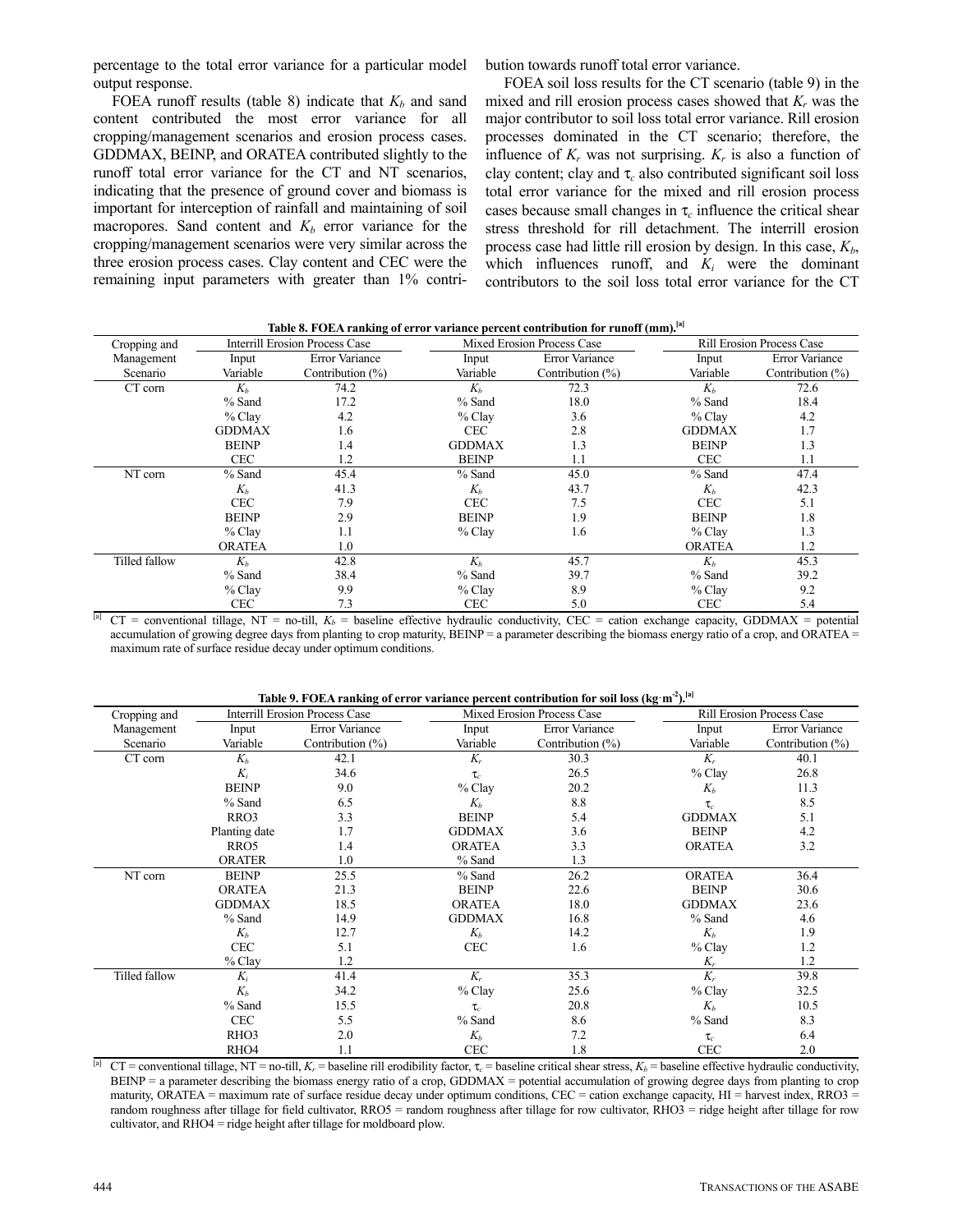scenario. Input parameters influencing the soil surface, such as the plant cover and the roughness due to field and row cultivators, were moderately important for soil loss total error variance in the interrill erosion process case. Figure 1 shows the breakdown of the type of interrill detachment occurring for each erosion process case across the three cropping/management scenarios.

The soil loss output response for the NT scenario was largely driven by soil and crop growth processes that influence runoff and near-surface soil moisture. BEINP and ORATEA contributed significant error variance for all three erosion process cases. Change in decomposition rates for the NT scenario erosion process cases strongly affects the amount of residue present on the soil surface. Canopy and ground cover parameters influence the amount of rainfall reaching the soil surface, and changes in these parameters (i.e., ORATEA and GDDMAX) affect the soil loss total error variance. Sand content and  $K_b$  also contributed moderate soil loss error variance for the NT scenario.

Soil loss FOEA results for the tilled fallow scenario showed that  $K_r$  was the largest error variance contributor for the mixed and rill erosion process cases. Clay content also contributed large error variance for these cases, which was anticipated since  $K_r$  is a function of clay content. As expected, *Ki* was the largest error variance contributor for the tilled fallow interrill erosion case. Parameters influencing runoff (i.e., sand content,  $\tau_c$ ,  $K_b$ , and CEC, which impact the shear stress and crust formation calculations) and soil surface effects (i.e., ridge height after tillage for row cultivator) also contributed to the soil loss total error variance at a minimal level.

FOEA corn yield results (table 10) showed that the largest error variances were contributed by BEINP and HI for all cropping/management scenarios and erosion process cases. Again, these crop input parameters impact biomass production and yield levels in the WEPP crop growth component. Soil albedo and GDDMAX also contributed minor error variance for all cropping/management scenarios and erosion process cases. GDDMAX controls the length of the growing season that WEPP calculates for biomass development. The soil albedo parameter is used to estimate the net radiation reaching the soil surface, which is then used in the evapotranspiration calculations within the WEPP water balance routines.

Statistics for the WEPP model output responses were analyzed for the combination of all FOEA simulation runs. Tables 11 through 13 display runoff (mm), soil loss (kg·m<sup>-2</sup>), and corn yield  $(kg·m<sup>-2</sup>)$  FOEA statistics for the cropping/management scenarios and erosion process cases. Table 11 shows that the FOEA mean response for average annual runoff went from lower to higher for the interrill to the mixed to the rill erosion process cases across the cropping/management scenarios. WEPP model runoff error variances also followed these trends. The tilled fallow scenario produced the most runoff, followed by the CT and NT scenarios, respectively. WEPP model runoff error variances were similar for the CT and NT scenarios across all erosion process cases; however, these variances were much larger than for the tilled fallow scenario. The FOEA mean runoff response trends between the cropping/management scenarios and erosion process cases were reasonable and followed expected WEPP model



**Figure 1. Percent interrill detachment on a Miami soil for the FOEA erosion process case simulations.** 

|              |               | Table 10. FOEA ranking of error variance percent contribution for corn yield (kg·m <sup>-2</sup> ). <sup>[a]</sup> |               |                            |               |                                  |
|--------------|---------------|--------------------------------------------------------------------------------------------------------------------|---------------|----------------------------|---------------|----------------------------------|
| Cropping and |               | <b>Interrill Erosion Process Case</b>                                                                              |               | Mixed Erosion Process Case |               | <b>Rill Erosion Process Case</b> |
| Management   | Input         | <b>Error Variance</b>                                                                                              | Input         | <b>Error Variance</b>      | Input         | <b>Error Variance</b>            |
| Scenario     | Variable      | Contribution $(\%)$                                                                                                | Variable      | Contribution $(\%)$        | Variable      | Contribution $(\%)$              |
| CT corn      | <b>BEINP</b>  | 80.3                                                                                                               | <b>BEINP</b>  | 77.7                       | <b>BEINP</b>  | 81.5                             |
|              | HI            | 14.6                                                                                                               | НI            | 15.3                       | HІ            | 12.2                             |
|              | Soil albedo   | 4.6                                                                                                                | Soil albedo   | 4.9                        | Soil albedo   | 4.3                              |
|              | <b>GDDMAX</b> | 1.3                                                                                                                | <b>GDDMAX</b> |                            | <b>GDDMAX</b> | 1.2                              |
| NT corn      | <b>BEINP</b>  | 76.6                                                                                                               | <b>BEINP</b>  | 73.5                       | <b>BEINP</b>  | 76.3                             |
|              | HI            | 15.4                                                                                                               | HІ            | 19.2                       | HI            | 15.1                             |
|              | <b>GDDMAX</b> | 4.3                                                                                                                | <b>GDDMAX</b> | 3.8                        | <b>GDDMAX</b> | 4.6                              |
|              | Soil albedo   | 3.2                                                                                                                | Soil albedo   | 3.3                        | Soil albedo   | 3.3                              |

 $CT$  = conventional tillage, NT = no-till, BEINP = a parameter describing the biomass energy ratio of a crop, HI = harvest index, and GDDMAX = potential accumulation of growing degree days from planting to crop maturity.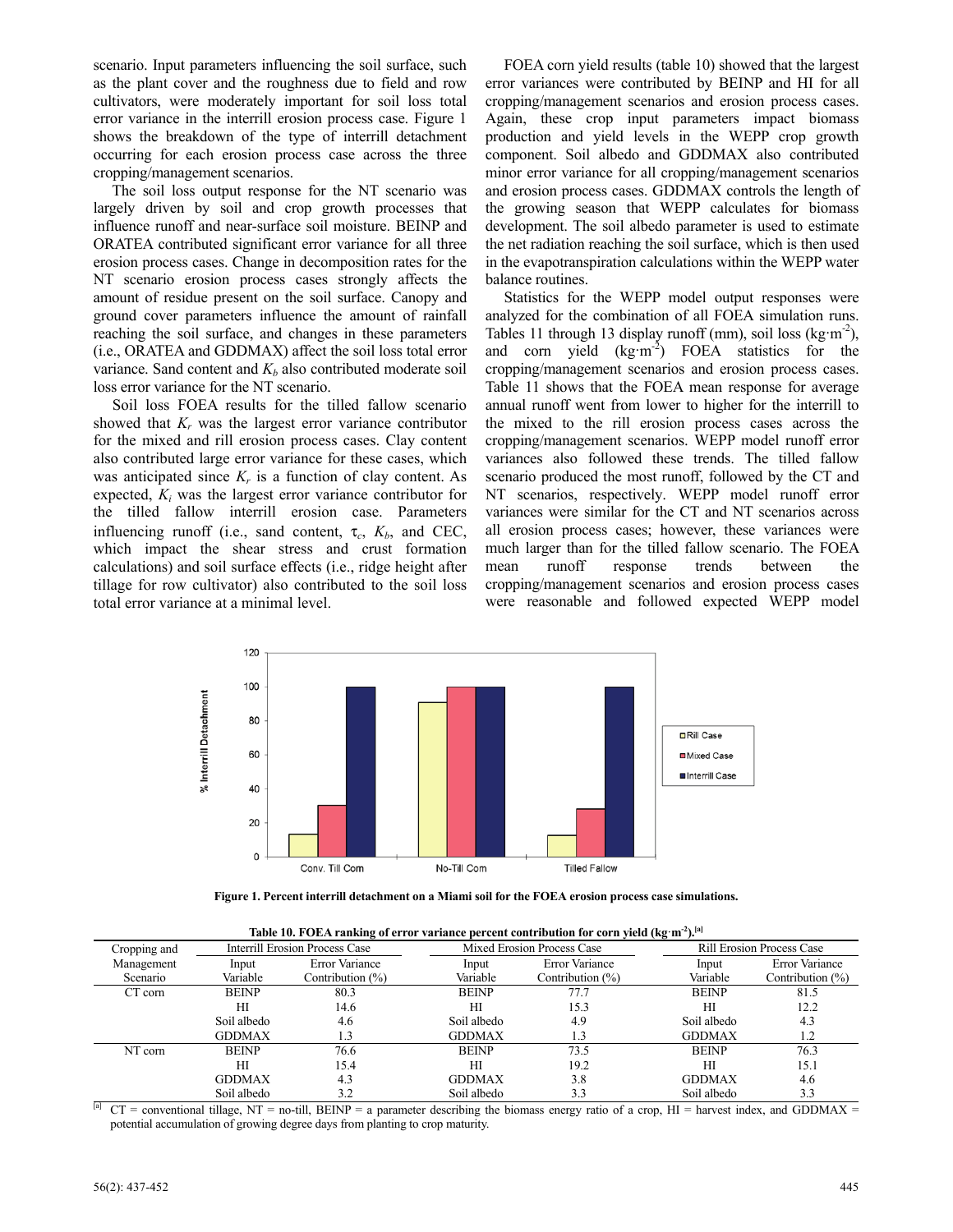behavior as reported in the literature.

Table 12 shows that the FOEA mean response for soil loss went from lower to higher from the interrill to the mixed to the rill erosion process cases across the cropping/ management scenarios. WEPP model soil loss error variances also followed these trends. Across all scenarios and erosion process cases, the greatest soil loss and error variance were predicted for the tilled fallow scenario. The NT scenario had the smallest error variances, followed by the CT and tilled fallow scenarios (this trend also follows expected model behavior). In general, one would expect the tilled fallow scenarios to experience the highest soil loss, with the NT scenarios experiencing the lowest.

The FOEA mean response for annual average corn yield (table 13) went from higher to lower from the interrill to the mixed to the rill erosion process case scenarios. The decrease in corn yields, albeit by minor amounts, when the slope steepness increases may indicate that WEPP is simulating plant water stress conditions due to lower amounts of rainfall infiltration on steeper slopes. Error variances between the erosion process cases were very similar, with the CT scenarios having slightly higher variances than the NT scenarios.

#### **MONTE CARLO LHS SIMULATION Monte Carlo LHS Variance Analysis**

Tables 11 through 13 display runoff (mm), soil loss  $(kg·m<sup>-2</sup>)$ , and corn yield  $(kg·m<sup>-2</sup>)$  Monte Carlo LHS simulation statistics for the cropping/management scenarios and erosion process cases. The statistics calculated for the Monte Carlo LHS runs represent uncertainty in model output responses as affected by an assumed combined input parameter error. In general, the overall results for Monte Carlo LHS simulation are quite similar to FOEA results.

Monte Carlo LHS runoff simulation results showed that runoff increased as the slope increased, i.e., runoff was lowest for the interrill case and greatest for the rill erosion process case for all cropping/management scenarios (table 11). Monte Carlo LHS runoff error variances also followed these trends. All erosion process cases showed identical trends for runoff and variance rankings within the scenarios. The tilled fallow scenario had the greatest amount of runoff, followed by the CT and NT scenarios. This order is reasonable in that the tilled fallow scenarios would be expected to have the largest runoff totals, while the NT scenarios should have the least. Monte Carlo LHS soil loss simulation results exhibited the same trend as the runoff results, that is, soil loss increased as the slope increased

|--|

| Erosion   | Cropping and            | <b>FOEA</b> |        | Monte Carlo LHS |            |        |          |
|-----------|-------------------------|-------------|--------|-----------------|------------|--------|----------|
| Process   | Management              | Arithmetic  |        | Error           | Arithmetic |        |          |
| Case      | Scenario <sup>[a]</sup> | Mean        | Median | Variance        | Mean       | Median | Variance |
| Interrill | CT corn                 | 87.8        | 87.8   | 159.2           | 93.7       | 93.5   | 27.1     |
|           | NT corn                 | 67.1        | 67.2   | 160.8           | 73.1       | 72.6   | 52.9     |
|           | Tilled fallow           | 129.0       | 128.9  | 87.1            | 133.5      | 134.1  | 63.9     |
| Mixed     | CT corn                 | 90.4        | 90.4   | 209.1           | 96.2       | 95.4   | 30.2     |
|           | NT corn                 | 68.2        | 68.2   | 221.9           | 75.6       | 74.3   | 56.0     |
|           | Tilled fallow           | 132.3       | 132.3  | 102.1           | 136.9      | 137.6  | 68.2     |
| Rill      | CT corn                 | 94.8        | 94.8   | 237.2           | 101.0      | 100.4  | 31.3     |
|           | NT corn                 | 71.9        | 71.9   | 251.0           | 78.8       | 78.5   | 61.6     |
|           | Tilled fallow           | 138.3       | 138.3  | 147.4           | 143.1      | 143.4  | 75.6     |

 $[T<sup>[a]</sup> CT = conventional tillage, NT = no-till.$ 

| Table 12. WEPP first-order error analysis (FOEA) and Monte Carlo Latin hypercube sampling (LHS) output results for soil loss (kg·m <sup>-2</sup> ). |                         |             |        |          |                 |        |          |
|-----------------------------------------------------------------------------------------------------------------------------------------------------|-------------------------|-------------|--------|----------|-----------------|--------|----------|
| Erosion                                                                                                                                             | Cropping and            | <b>FOEA</b> |        |          | Monte Carlo LHS |        |          |
| Process                                                                                                                                             | Management              | Arithmetic  |        | Error    | Arithmetic      |        |          |
| Case                                                                                                                                                | Scenario <sup>[a]</sup> | Mean        | Median | Variance | Mean            | Median | Variance |
| Interrill                                                                                                                                           | CT corn                 | 0.84        | 0.85   | 0.12     | 0.91            | 0.90   | 0.03     |
|                                                                                                                                                     | NT corn                 | 0.05        | 0.05   | 0.0007   | 0.07            | 0.06   | 0.002    |
|                                                                                                                                                     | Tilled fallow           | 1.6         | 1.6    | 0.16     | 2.0             | 2.0    | 0.07     |
| Mixed                                                                                                                                               | CT corn                 | 3.2         | 3.3    | 6.9      | 4.0             | 4.0    | 0.78     |
|                                                                                                                                                     | NT corn                 | 0.06        | 0.06   | 0.001    | 0.09            | 0.08   | 0.004    |
|                                                                                                                                                     | Tilled fallow           | 7.0         | 7.0    | 19.3     | 7.6             | 7.5    | 1.3      |
| Rill                                                                                                                                                | CT corn                 | 9.1         | 9.2    | 62.5     | 10.1            | 10.1   | 7.9      |
|                                                                                                                                                     | NT corn                 | 0.08        | 0.09   | 0.003    | 0.11            | 0.12   | 0.03     |
|                                                                                                                                                     | Tilled fallow           | 19.8        | 19.9   | 161.6    | 20.7            | 20.7   | 14.4     |

 $[T<sup>[a]</sup>  $CT =$  conventional tillage, NT = no-till.$ 

| Table 13. WEPP first-order error analysis (FOEA) and Monte Carlo Latin hypercube sampling (LHS) output results for corn yield (kg·m <sup>-2</sup> ). |
|------------------------------------------------------------------------------------------------------------------------------------------------------|
|------------------------------------------------------------------------------------------------------------------------------------------------------|

| Erosion   | Cropping and            |            | <b>FOEA</b> |          |            | Monte Carlo LHS |          |
|-----------|-------------------------|------------|-------------|----------|------------|-----------------|----------|
| Process   | Management              | Arithmetic |             | Error    | Arithmetic |                 |          |
| Case      | Scenario <sup>[a]</sup> | Mean       | Median      | Variance | Mean       | Median          | Variance |
| Interrill | CT corn                 | 0.77       | 0.78        | 0.05     | 0.83       | 0.83            | 0.05     |
|           | NT corn                 | 0.77       | 0.76        | 0.05     | 0.81       | 0.81            | 0.04     |
| Mixed     | CT corn                 | 0.77       | 0.77        | 0.05     | 0.82       | 0.82            | 0.04     |
|           | NT corn                 | 0.76       | 0.76        | 0.05     | 0.81       | 0.82            | 0.04     |
| Rill      | CT corn                 | 0.76       | 0.76        | 0.05     | 0.81       | 0.81            | 0.05     |
|           | NT corn                 | 0.75       | 0.76        | 0.05     | 0.80       | 0.80            | 0.04     |

 $\overline{a}$  CT = conventional tillage, NT = no-till.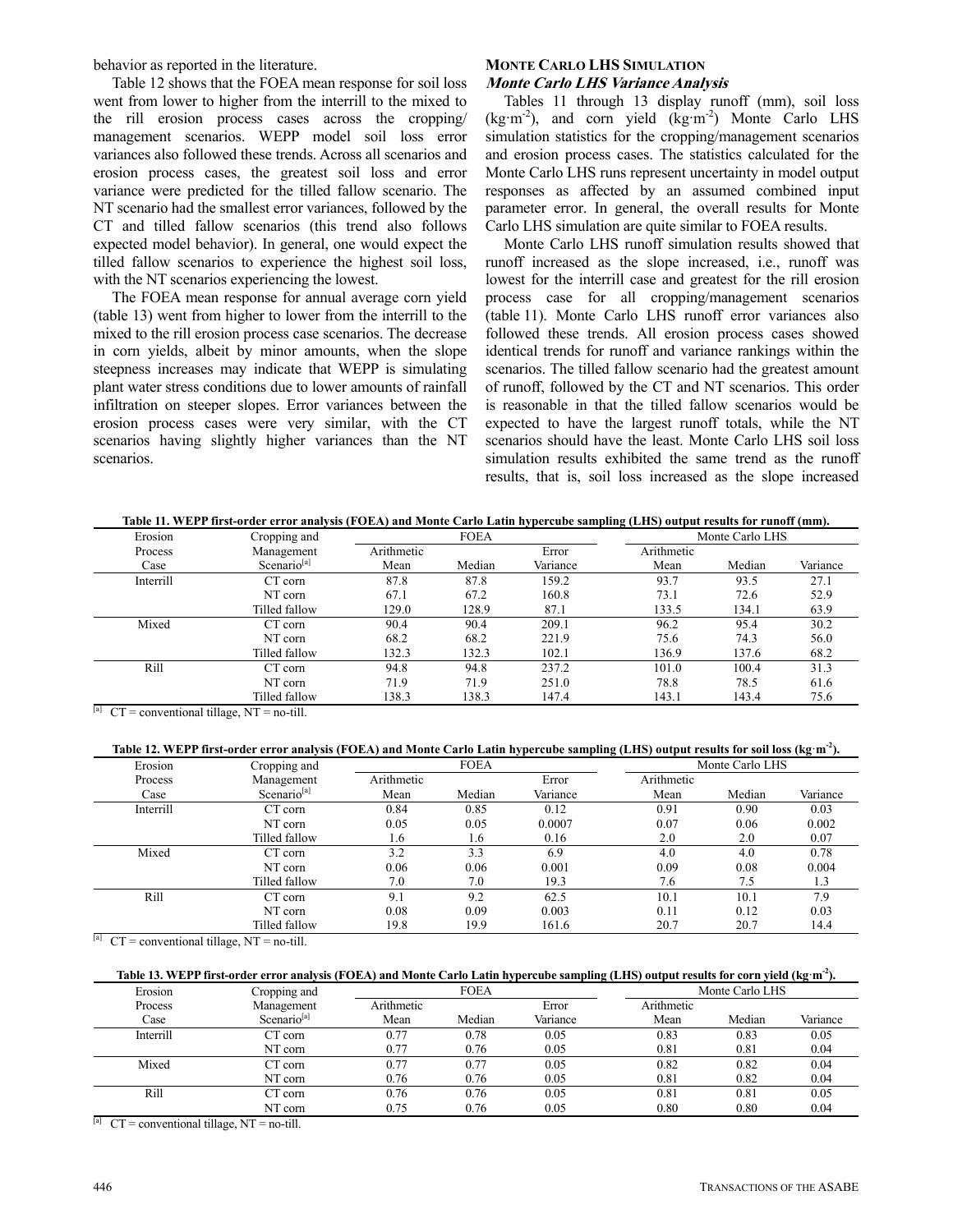(table 12). Error variances also followed these trends. When analyzing soil loss predictions between scenarios, the tilled fallow scenario had the largest soil loss, followed by the CT and NT scenarios. Monte Carlo LHS corn yield simulation results were greatest for the interrill erosion process case and lowest for the rill erosion process case, although the results were very similar (table 13). The NT scenarios had identical corn yield predictions for the interrill and mixed erosion process cases. The results indicate that WEPP is correctly simulating biomass production trends that are linked to management and topography. Since runoff increases with increased slope steepness, less of the rainfall is available in the soil for plant uptake.

# **Monte Carlo LHS Assessment of WEPP Predictive Ability**

It is difficult to use a physically based model for a particular situation and rapidly assess the effect of input parameter changes (i.e., soil, topographic, or management conditions) on the model output response. It should be expected that the uncertainty bounds associated with a model will be useful in determining whether changes in predicted model output response due to input parameter changes are statistically significant and within the limits of predictive uncertainty. The results of a study by Binley et al. (1991) suggest that the uncertainty bounds for physically based models will be quite wide even when the input parameters have been calibrated.

While the use of historical data is best for comparison to model results, average annual runoff and soil loss data were not available for this study. This is not unusual, since in many cases models are applied to situations with little or no observed data. In this section, Monte Carlo LHS simulation results are graphically presented (in the form of pdfs) to assess the degree of effort necessary for parameterizing setups similar to the ones analyzed in this study and to determine a probable range (i.e., predictive interval) for WEPP model soil loss predictions. In addition, the WEPP model soil loss pdf output responses were compared to a well-accepted method for soil loss prediction, the USLE (Wischmeier and Smith, 1978). USLE estimates for the cropping/management scenarios and erosion process cases were calculated as previously described and are shown in table 14. They were then compared with WEPP model output response distributions from the Monte Carlo LHS simulation results to evaluate statistical differences between the USLE and WEPP soil loss predictions.

Intervals specifying the range of model output responses for a designated probability distribution are helpful in indicating that future model predictions will lie within that range. Confidence intervals are often constructed to provide this type of information. The central limit theorem states that

**Table 14. USLE average annual soil loss (kg m-2) calculations for WEPP soil loss output response evaluation.** 

| Cropping and<br>Management | <b>Erosion Process Case</b> |       |      |  |  |
|----------------------------|-----------------------------|-------|------|--|--|
| Scenario <sup>[a]</sup>    | Interrill                   | Mixed | Rill |  |  |
| CT corn                    | 0.85                        | 2.9   | 75   |  |  |
| NT corn                    | 0.09                        | 0.33  | 0.83 |  |  |
| Tilled fallow              | 24                          |       | 20.8 |  |  |

<sup>[a]</sup> CT = conventional tillage, NT = no-till.

when the number of samples, or in this case, simulations, approaches infinity, the distribution of the sum of *n* random variables approaches the normal distribution. When random variables follow the normal distribution, the area within  $\pm 2$ standard deviations of the mean contains approximately 95% of the observations. While this is true for a normal distribution, the same representation for a non-normal distribution is not likely to hold, and the calculation becomes more complicated. Figures 2 through 4 demonstrate that the majority of the WEPP model output responses (distributions) are not normally distributed, so that traditional assignment of confidence intervals is inadequate. Therefore, the method of prediction intervals as employed by Scavia et al. (1981) and Binley et al. (1991) for continuous simulation process-based models was used. Prediction intervals reflect the range of a random variable corresponding to a response function such that there is a specified probability that a future observation of the random variable will be found within that range (Graybill, 2000). For this study, prediction limits were computed by rejecting the lower and upper 5% of the simulation responses. Using the Unifit II software package, 90% prediction intervals were determined for each Monte Carlo LHS WEPP simulation soil loss output response (figs. 2 through 4).

The USLE estimates were plotted with WEPP soil loss output response distributions from the Monte Carlo LHS simulations to illustrate statistical differences between WEPP and USLE predictions. The goal was to investigate how a well-accepted standard for annual average soil loss prediction and WEPP soil loss predictions statistically (and directly) compare. While no measured data were available for average annual soil loss, the USLE is an empirically based model based on 10,000 plot-years of natural runoff data. For the CT scenario, the USLE estimates were at the lower end of the WEPP soil loss output response pdfs, but still fell within the 90% prediction interval for all three erosion process cases (figs. 2a to 2c). The USLE estimate was well above the 90% prediction interval for the NT scenario in the mixed and rill erosion process cases (figs. 3b to 3c), and was also high for the tilled fallow scenario in the interrill erosion process case (fig. 4a). Overall, the USLE estimates and the WEPP soil loss output responses agreed the most often for the CT scenario and agreed the least often for the NT scenario. It is interesting to note that the USLE estimate was always high (i.e., in the upper 5% tail) for the three cropping/management scenarios and erosion process cases, where it did not fall within the 90% prediction interval. Additional explanation for this is given in the Discussion section.

# **DISCUSSION**

# **COMPARISON OF SENSITIVITY AND FOEA UNCERTAINTY ANALYSIS TECHNIQUES**

The SA for this study was conducted using a baseline slope case profile of 100 m length with 5% slope, whereas the FOEA was conducted for three separate erosion process cases. Although the SA and FOEA results are from different baseline slope conditions, the results from the SA can be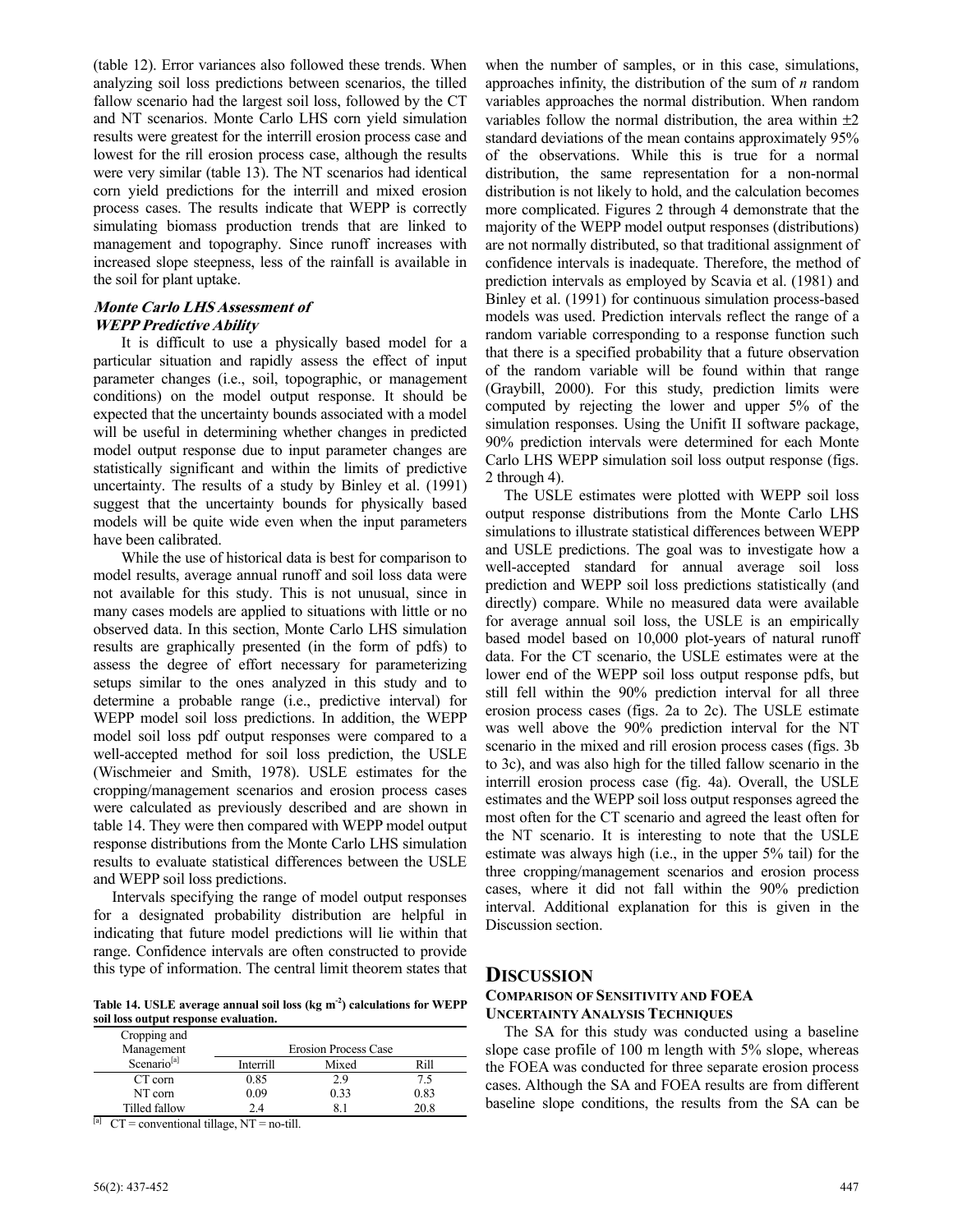

**Figure 2. Monte Carlo LHS WEPP soil loss output prediction intervals for the CT scenario and the (a) interrill, (b) mixed, and (c) rill erosion process cases.** 

**Figure 3. Monte Carlo LHS WEPP soil loss output prediction intervals for the NT scenario and the (a) interrill, (b) mixed, and (c) rill erosion process cases.**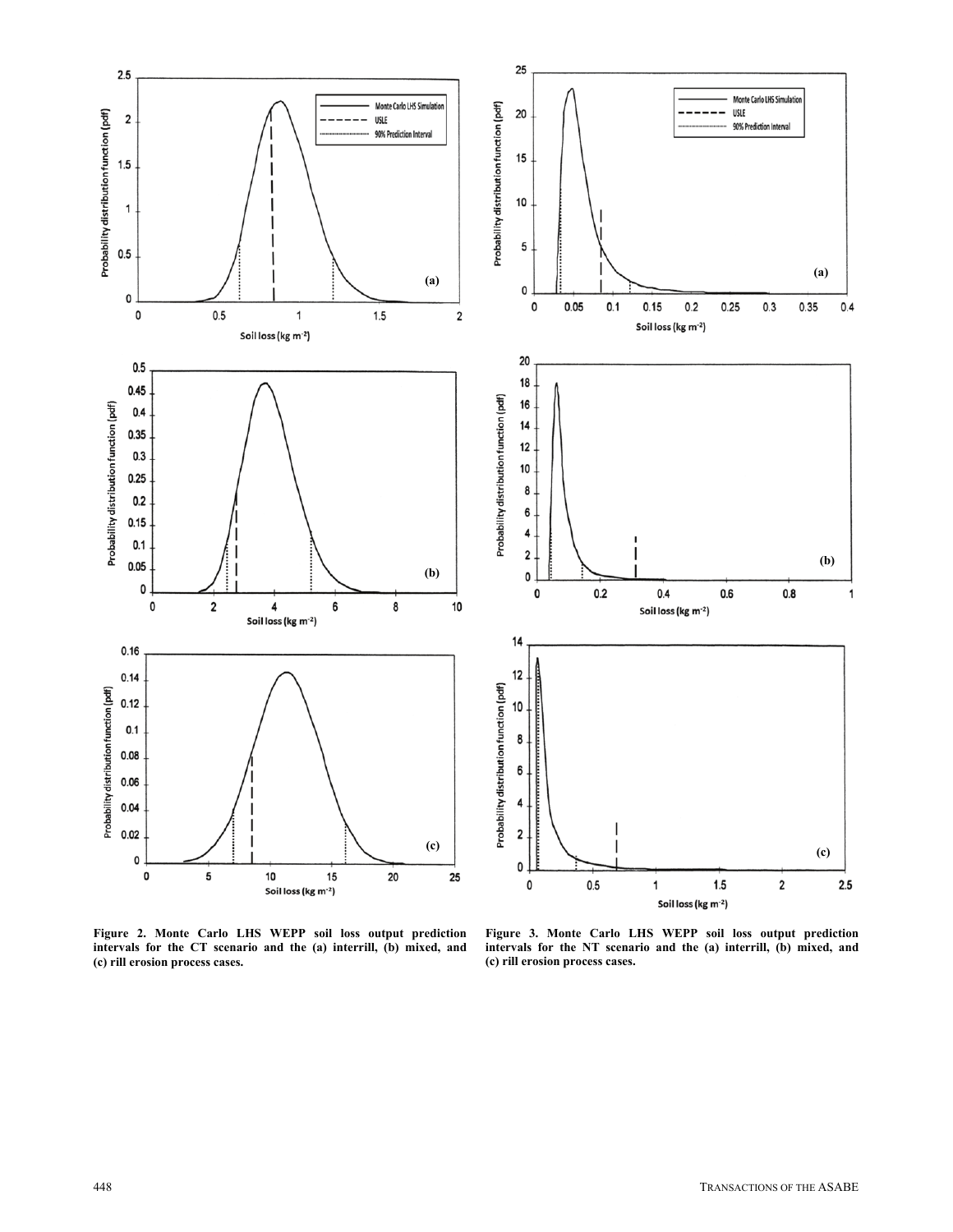

**Figure 4. Monte Carlo LHS WEPP soil loss output prediction intervals for the tilled fallow scenario and the (a) interrill, (b) mixed, and (c) rill erosion process cases.** 

compared to the FOEA mixed erosion case results. The WEPP-predicted runoff output response for the CT scenario was similar for both analyses in that  $K_b$  was the dominant parameter, followed by sand content. CEC and clay content also were consistently important in both analyses, reaffirming the importance of the crust adjustment factor in

predicting runoff. Key input parameters for the NT scenario runoff output response were also similar for both analyses in that sand content,  $K_b$ , CEC, and clay content were important. The SA showed GDDMAX to be important, while the FOEA included BEINP. The trend of  $K_b$  and sand content importance continued for the tilled fallow scenario runoff output response, with CEC and clay content also of moderate importance for both analyses.

The SA and FOEA differed for the CT scenario soil loss output response in that average slope and OFE length were the most sensitive input parameters, while  $K_r$  and clay content contributed the largest error variance. However, both analyses showed that  $K_b$  and  $\tau_c$  were important input parameters for soil loss output response, although these parameters were ranked much higher for the FOEA. Both analyses for the NT scenario soil loss output response were similar, except that CEC and ORATEA contributed to soil loss total error variance but were not shown to be particularly sensitive. Important input parameters (e.g.,  $K_b$ ,  $K_r$ , clay content, and  $\tau_c$ ) were similar for the fallow scenario soil loss output response; however, the SA showed that average slope and OFE length were highly sensitive, while  $K_r$  and clay content contributed the largest error variance in the FOEA (*Kr* was also the second most sensitive parameter). Both analyses for CT and NT scenario corn yield output response were similar, except that the FOEA showed soil albedo contributing minor error variance, although it was not a parameter with significant sensitivity. Additionally, planting and harvest date were sensitive parameters for corn yield output response but contributed little or no error variance. Although the rankings may not directly correspond, it is important to note that the input parameters appearing in both analyses as important to runoff, soil loss, and corn yield model output responses were quite similar. Ranking order may shift due to the variance of the parameter, so consideration of the overall parameter listing is more important.

# **COMPARISON OF FOEA AND MONTE CARLO LHS UNCERTAINTY ANALYSIS TECHNIQUES**

Both analyses show that runoff and soil loss increased as slope length and steepness increased, i.e., the relative ranking order for runoff and soil loss showed both output responses increasing from the interrill to the mixed to the rill erosion process cases. Both analyses also describe identical trends for corn yield output response within the erosion process cases. Corn yield output response decreased for both analyses as slope length and steepness increased, with the exception of the NT scenario in the Monte Carlo LHS output response, where the yield remained the same.

The Monte Carlo LHS arithmetic mean simulation results for the runoff, soil loss, and corn yield output responses were greater than the baseline simulation and FOEA results. For the FOEA, one input parameter at a time was perturbed per simulation run to produce the error variance associated with a particular input parameter and associated model output response. Because only a single parameter is evaluated for a run, the output response should be similar to the baseline response except in the case where a small perturbation in an input parameter causes a large change in the model output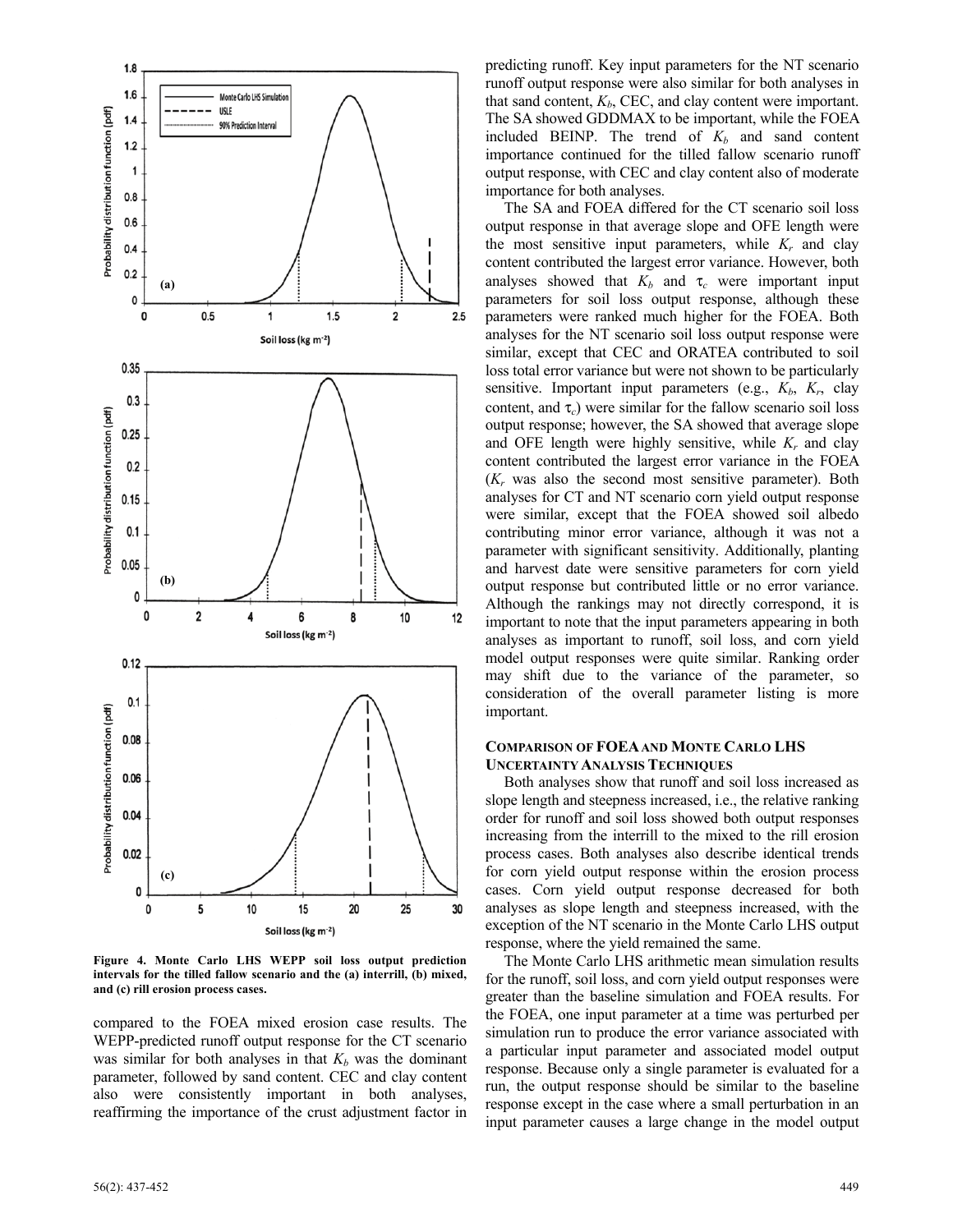response. The statistics for the WEPP model output responses show that small perturbations of the input parameters did not significantly alter the arithmetic mean response from the baseline response; therefore, the FOEA and baseline results were similar. In addition to differences in the arithmetic mean for the FOEA and Monte Carlo LHS model output responses, the total error variances were also dissimilar. In comparing the total error variance calculated by the FOEA and Monte Carlo LHS simulation methods, the values from the FOEA were less realistic for runoff and soil loss (i.e., much higher than the Monte Carlo LHS variances, except for soil loss in the NT case), indicating that the FOEA technique may not be applicable for a nonlinear model such as WEPP. The Monte Carlo LHS simulation results appeared to be realistic for all model output responses. However, the variances were fairly consistent (the Monte Carlo LHS simulation variances were slightly lower than the FOEA variances) among the cropping/management scenarios for the corn yield output response in all three erosion process cases.

In theory, the Monte Carlo LHS output responses should approach the baseline model output values, given a sufficient number of simulations. For this study, Monte Carlo simulation runs were made in increments to determine the number needed to stabilize the variation in the mean response. While 1000 simulation runs were made for each output response variable, all cases had reached a mean stabilization between 700 and 850 runs (data not shown). Further examination is necessary to determine whether modification of input parameter pdfs would provide Monte Carlo LHS simulation response values closer to the baseline values. Examination and performance of Monte Carlo LHS simulation for each input parameter individually may also provide insight on which parameter (if any) may be described incorrectly. Because of limited observed data for many of the WEPP input parameters (particularly the cropping and management parameters) and uncertainty in parameterization, there is some degree of error in the pdfs for these parameters. Additionally, with the exception of the WEPP soil input parameters listed in table 4, the input parameters were assumed to be independent of one another due to the lack of observed data. Further study should be undertaken to determine the impacts of this assumption.

# **COMPARISON OF USLE AND MONTE CARLO LHS WEPP SOIL LOSS PREDICTIONS**

In general, the USLE has been found to overestimate soil loss at sites with relatively low erosion potential and underestimate at sites with high erosion potential (Risse et al., 1993; Rapp et al., 2001). The USLE C factors are generally recognized to be too high for no-till conditions; therefore, soil loss is overpredicted. In theory, WEPP erosion prediction technology should respond better than the USLE to conditions such as no-till with more accurate estimates of soil loss. The USLE has inherent shortcomings, most conspicuously that it does not explicitly represent the fundamental erosion processes of detachment, transport, and deposition by the separate major erosive agents of raindrop impact and surface runoff. Furthermore, USLE erosion prediction technology calculates erosion as a spatial average over a particular landscape profile within a field. However, erosion varies greatly along these profiles and between profiles within a field. Estimates of total productivity loss for a field based on these spatially averaged erosion predictions can contain substantial uncertainty (Perrens et al., 1985). These limitations must be considered when directly comparing predictions from the two models. It should also be noted that the USLE has been found to have a relative prediction error of up to  $\pm 100\%$  (e.g., Risse et al., 1993) at the lower soil loss rates (i.e.,  $\leq$ 5 kg m<sup>-2</sup>), as predicted for many of the cropping/management scenarios and erosion process cases in this study. If these error limits were included in the figures, the prediction intervals would overlap and show that the USLE and WEPP prediction responses were similar. In addition to weaknesses in the USLE noted above, the potentially large relative error in the USLE should be considered when comparing WEPP model soil loss output responses and USLE estimates. Finally, the soil loss comparison was performed to determine the cropping/ management scenarios and erosion process cases for which the USLE and WEPP soil loss predictions are statistically similar (or different). The comparison does not provide information that the WEPP hillslope profile model does not accurately predict soil loss for certain cropping/management scenarios and erosion process cases. However, it does offer a straightforward and objective method for gauging uncertainty in the erosion prediction performances of WEPP and the USLE.

# **CONCLUSIONS AND FUTURE RESEARCH**

Results of this study illustrate the usefulness of combining SA and Monte Carlo LHS for providing detailed uncertainty analysis information for complex, physically based models such as WEPP. SA is valuable in determining input parameters that are dominant for each model response; therefore, the selection of input parameters for use in an uncertainty analysis should be made only after a thorough SA has been conducted. The OAT SA performed in this study showed that WEPP runoff and soil loss output responses were most sensitive to changes in baseline effective hydraulic conductivity  $(K_b)$  and sand content. The WEPP model corn yield output response was most sensitive to crop input parameters affecting the simulation of biomass development. The variances resulting from the FOEA and Monte Carlo LHS analyses should be indicative of the variance that would be found for adequate data measured in the field. The FOEA runoff and soil loss variances calculated in this study were considerably larger than the corresponding Monte Carlo LHS simulation variances. This indicates that the WEPP model is likely nonlinear (at least for the processes affecting runoff and soil loss); therefore, FOEA may not be the best uncertainly analysis technique for WEPP. It is important to note that local OAT SA and FOEA approaches are derivative-based. Therefore, the input-output relationship for the analyses is only true at the point where taken. When the input is uncertain or the input-output relationship is unknown, the results of the OAT SA and FOEA become unwarranted. In addition, the input-output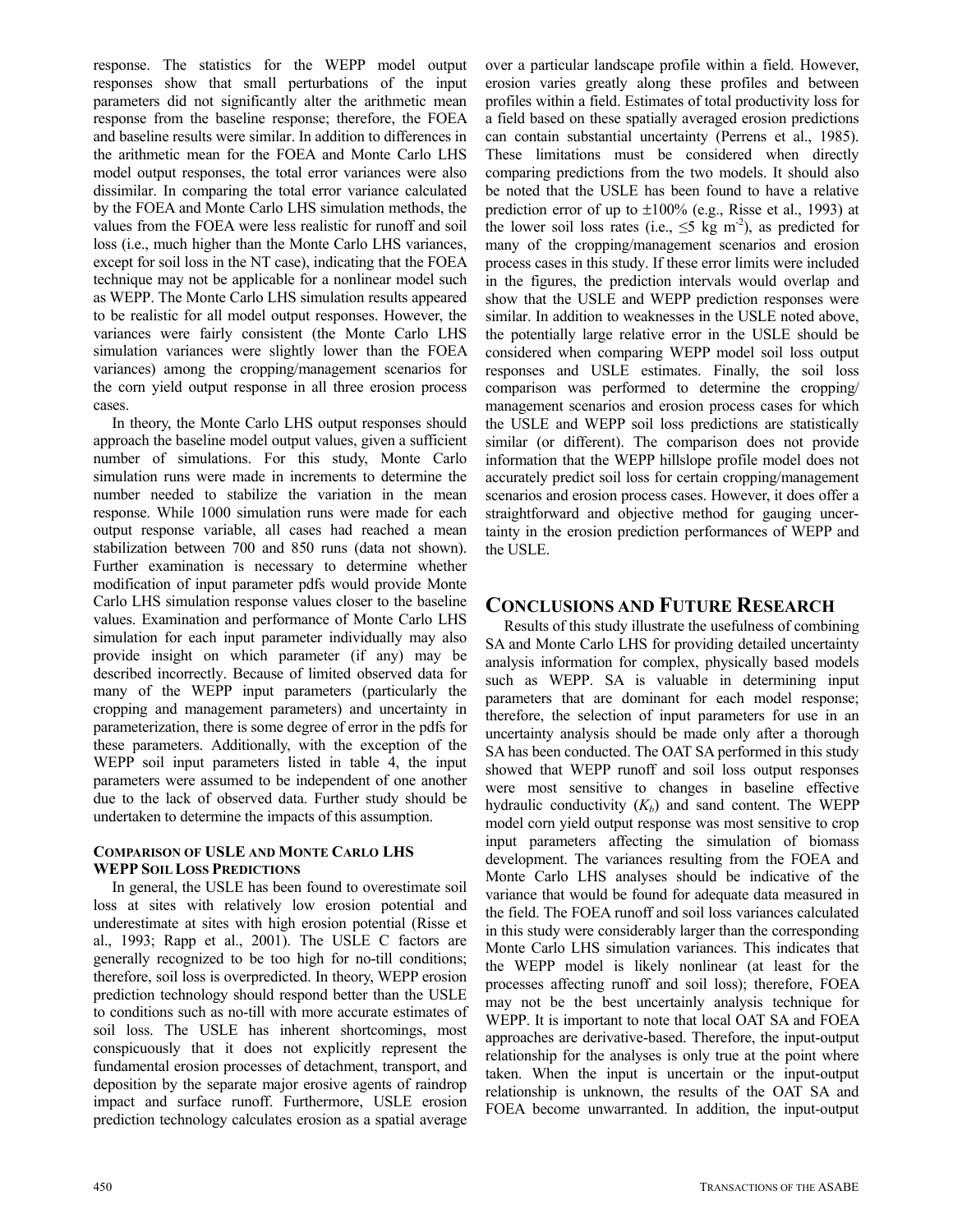relationship can change depending on model assumptions (scenarios). Interactions among model inputs may also contribute significantly to the sensitivity of parameters, especially for nonlinear models.

Monte Carlo LHS simulation works well with nonlinear models and is an expedient technique to estimate model output response error variances for WEPP and other H/WQ models when FOEA is not appropriate. However, care should be exercised in selecting the input parameters for a Monte Carlo LHS simulation (i.e., through a comprehensive SA), as this reduces the overall computational effort required. For this study, results were as expected between the Monte Carlo LHS erosion process cases and among the Monte Carlo LHS scenarios for runoff, soil loss, and corn yield as slope length and steepness were increased. However, the Monte Carlo LHS mean model responses did not approach the baseline simulation run values as expected. If the model response standard deviation is considerably larger than the mean value, this indicates that a skewed, non-normal distribution best represents the model output response. The WEPP output response pdfs in figures 2 through 4 were often non-normally distributed, which further implies that Monte Carlo LHS is a more suitable uncertainty analysis technique than FOEA for complex, nonlinear natural resource models such as WEPP.

Future research should include development of a model evaluation framework incorporating more advanced sensitivity and uncertainty analysis techniques as integrated components of further WEPP evaluation to determine which model input parameters require the most certainty. Global SA methods, such as the Fourier Amplitude Sensitivity Test (FAST; Saltelli et al., 1999), and the Sobol' (1993) technique, can determine not only sensitivity to individual factors but also sensitivity to interactions between factors. These variance-based methods are well accepted, can be used to derive cumulative distribution functions (CDFs) for uncertainty analysis (Saltelli et al., 2000), and can easily be incorporated within a model evaluation framework. Because of its flexibility, ease of implementation, and suitability for parallel implementation on distributed computer systems, the GLUE method has been used in a wide variety of applications and can also be easily incorporated within a model evaluation framework. However, the Monte Carlo based sampling strategy of the prior parameter space typically utilized in GLUE is not particularly efficient. This becomes especially problematic for high-dimensional parameter estimation problems and also for complex simulation models that require significant computational time to run and produce the desired output. Therefore, combining different types of Markov chain Monte Carlo schemes (e.g., Makowski et al., 2002; Blasone et al., 2008) with GLUE to improve computational efficiency represents a worthwhile area for future research. Perhaps most importantly, since they can be difficult to determine precisely due to the intrinsic variability in natural processes, costly monitoring, or data measurement error, input data and model parameters are rarely if ever known with certainty for agroecosystem models like WEPP (Wang et al., 2005). Therefore, performing an SA/UA within a model evaluation framework is desirable in order to correctly estimate model parameters and generate accurate model predictions (Makowski et al., 2002).

# **REFERENCES**

- Baffaut, C., M. A. Nearing, J. C. Ascough II, and B. Y. Liu. 1997. The WEPP watershed model: II. Sensitivity analysis and discretization on small watersheds. *Trans. ASAE* 40(4): 935-943.
- Benjamin, J. R., and C. A. Cornell. 1970. *Probability, Statistics, and Decision for Civil Engineers*. New York, N.Y.: McGraw-Hill.
- Beck, M. B. 1987. Water quality modeling: A review of the analysis of uncertainty. *Water Resour. Res*. 23(8): 1393-1442.
- Beck, M. B. 1999. Coping with ever larger problems, models, and data bases. *Water Sci. Tech.* 39(4): 1-11.
- Beven, K. J., and J. Freer. 2001. Equifinality, data assimilation, and uncertainty estimation in mechanistic modelling of complex environmental systems. *J. Hydrol.* 249: 11-29.
- Binley, A. M., K. J. Beven, A. Calver, and L. G. Watts. 1991. Changing responses in hydrology: Assessing the uncertainty in physically based model predictions. *Water Resour. Res.* 27(6): 1253-1261.
- Blasone, R.-S., J. A. Vrugt, H. Madsen, D. Rosbjerg, B. A. Robinson, and G. A. Zyvoloski. 2008. Generalized likelihood uncertainty estimation (GLUE) using adaptive Markov chain Monte Carlo sampling. *Adv. Water Resour.* 31(4): 630-648.
- Bobba, A. G., V. P. Singh, and L. Bengtsson. 1995. Application of uncertainty analysis to groundwater pollution modeling. *Environ. Geol.* 26(2): 89-96.
- Brazier, R. E., K. J. Beven, J. Freer, and J. S. Rowan. 2000. Equifinality and uncertainty in physically based soil erosion models: Application of the GLUE methodology to WEPP, the Water Erosion Prediction Project, for sites in the UK and USA. *Earth Surf. Proc. Land.* 25(8): 825-845.
- Brazier, R. E., K. J. Beven, S. G. Anthony, and J. S. Rowan. 2001. Implications of model uncertainty for the mapping of hillslopescale soil erosion predictions. *Earth Surf. Proc. Land.* 26(12): 1333-1352.
- Brunner, A. C., S. J. Park, G. R. Ruecker, R. Dikau, and P. L. G. Vlek. 2004. Catenary soil development influencing erosion susceptibility along a hillslope in Uganda. *Catena* 58(1): 1-22.
- Chaves, H. M. L., and M. A. Nearing. 1991. Uncertainty analysis of the WEPP soil erosion model. *Trans. ASAE* 34(6): 2437-2444.
- Elliot, W. J., A. M. Liebenow, J. M. Laflen, and K. D. Kohl. 1989. A compendium of soil erodibility data from WEPP cropland soil field erodibility experiments 1987 & 88. NSERL Report No. 3. West Lafayette, Ind.: USDA-ARS National Soil Erosion Research Laboratory.
- Flanagan, D. C., and S. J. Livingston, eds. 1995. USDA Water Erosion Prediction Project: User summary. NSERL Report No. 11. West Lafayette, Ind.: USDA-ARS National Soil Erosion Research Laboratory.
- Flanagan, D. C., and M. A. Nearing. 1991. The sensitivity analysis of the WEPP hillslope profile model. ASAE Paper No. 912074. St. Joseph, Mich.: ASAE.
- Flanagan, D. C., and M. A. Nearing. 2000. Sediment particle sorting on hillslope profiles in the WEPP model. *Trans. ASAE* 43(3): 573- 583.
- Flanagan, D. C., J. C. Ascough II, M. A. Nearing, and J. M. Laflen. 2001. Chapter 7: The Water Erosion Prediction Project (WEPP) model. In *Landscape Erosion and Evolution Modeling*, 145-199. R. S. Harmon and W. W. Doe III, eds. New York, N. Y.: Kluwer Academic/Plenum.
- Flanagan, D. C., J. E. Gilley, and T. G. Franti. 2007. Water Erosion Prediction Project (WEPP): Development history, model capabilities, and future enhancements. *Trans. ASABE* 50(5): 1603- 1612.
- Flanagan, D. C., J. R. Frankenberger, and J. C. Ascough II. 2012. WEPP: Model use, calibration, and validation. Trans. ASABE 55(4): 1463-1477.
- Foster, G. R., and L. J. Lane. 1987. USDA Water Erosion Prediction